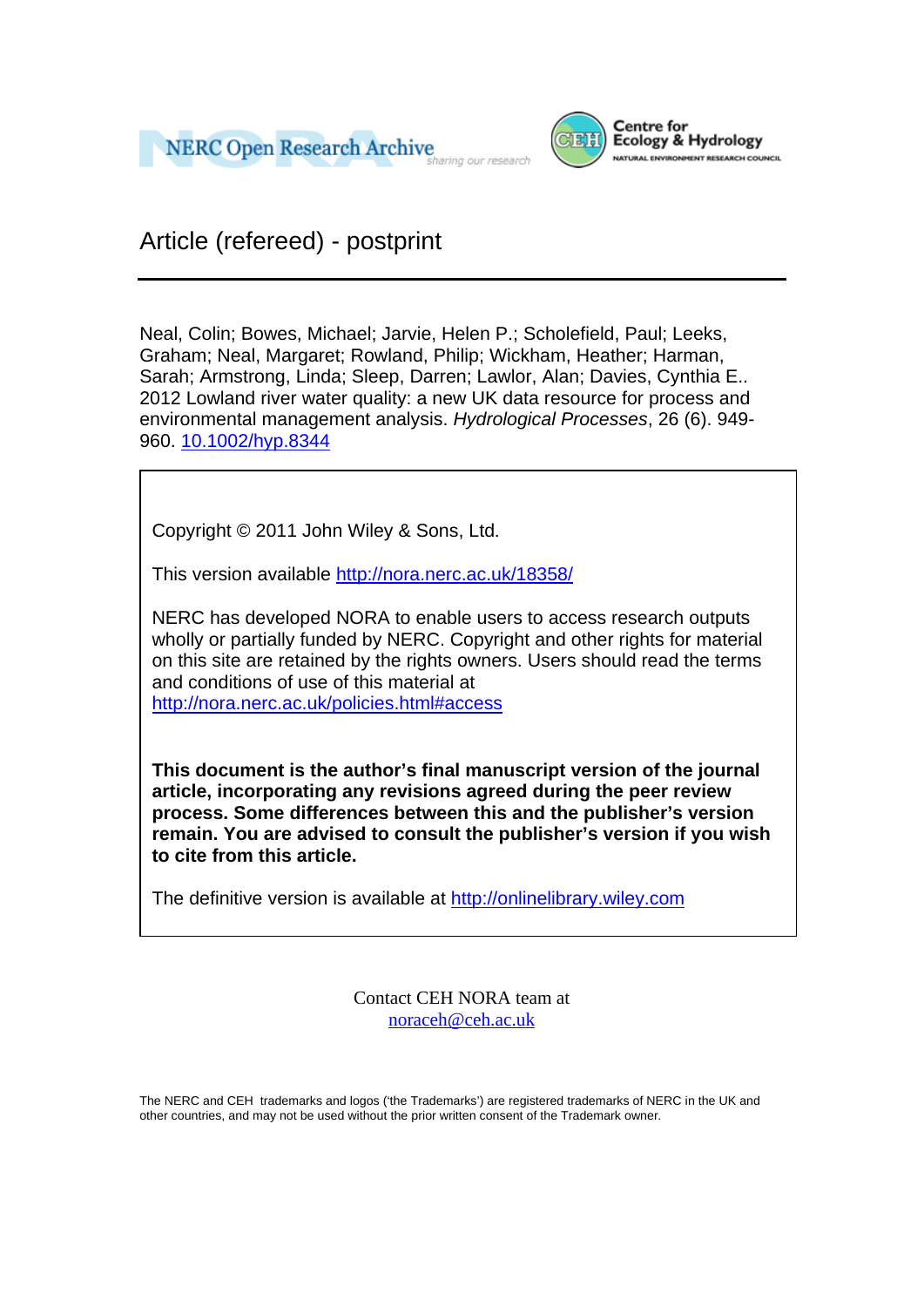# **Lowland river water quality: a new UK data resource for process and environmental management analysis**

Colin Neal<sup>1\*</sup>, Michael Bowes<sup>1a</sup>, Helen P. Jarvie<sup>1</sup>, Paul Scholefield<sup>2b</sup>, Graham Leeks<sup>1c</sup>, Margaret Neal<sup>1</sup>, Philip Rowland<sup>2</sup>, Heather Wickham<sup>1</sup>, Sarah Harman<sup>1</sup>, Linda Armstrong<sup>1</sup>, Darren Sleep<sup>2</sup>, Alan Lawlor<sup>2</sup>, Cynthia E Davies<sup>1</sup> <sup>1</sup>Centre for Ecology and Hydrology, Crowmarsh Gifford, Wallingford, OXON, OX10 8BB, UK <sup>2</sup>Centre for Ecology and Hydrology, Lancaster. Lancaster Environment Centre, Library Avenue, Bailrigg, Lancaster, LA1 4AP, UK.

Corresponding authors email: a, the Thames Basin  $mibo@ceh.ac.uk$ ; b, the Ribble and Wyre; c, the LOIS rivers gjll@ceh.ac.uk: \* Instigator, now retired.

# **1. Introduction**

Increasing emphasis is being placed on characterising the water quality of agricultural and urban/industrially impacted river systems based on extensive, high quality monitoring associated with major research programmes (Neal et al., 2003; Billen et al., 2007). Such data complement long-standing environmental monitoring as part of the management of both riverine and lacustrine water bodies by regulatory agencies such as the Environment Agency of England and Wales, and the Scottish Environmental Protection Agency (Robson and Neal, 1997a,b; Jarvie et al., 2003a). Both types of data are vital for addressing issues such as sewage effluent and agricultural runoff of pollutants to water courses and their environmental consequences and making the information freely available for research and management purposes is of critical importance (Tromp-van Meerfield et al., 2008; Schofield et al., 2009). At international levels, increasing attention is placed upon basin scale management (Billen et al., 2007) particularly in the light of environmental policy contained within the Water Framework Directive of the European Commission (CEC, 1991, 2000, 2008; Neal and Jarvie, 2005). There are social and economic needs that require factoring into the management options for environmental solutions (Bateman et al., 2006). This occurs due to rising pressures of population increase and mobility, upon water resources, in addition to the impacts of changing climate, coupled with the current difficult economic environment for our peri-urban and urban centres (Rodda, 2007). It also impinges on other issues and challenges such as scarcer resources (e.g. fertilisers), carbon footprints and food security (Davies, 2011). For the UK, over 80% of the population live in urban areas, yet these areas cover only 10% of the land (Leeks et al., 2006). A critical point for UK river systems is that the issues are multifaceted (Neal, 2001). This is due to a relatively high population density and a landscape that is impacted by many factors over many time scales. Such factors include deforestation in Neolithic times, historic heavy metal contamination of flood plains from mining activity during Roman times and the land enclosures around the 16<sup>th</sup> century. They also include the major population and industrial change associated with the Industrial Revolution of the  $18<sup>th</sup>$  and  $19<sup>th</sup>$  century through to the current postindustrial society. Historically, the rivers provided water resource, power, transportation routes, and a rapid route of effluent disposal. This provides the template for studying contemporary population, industry and agricultural distribution and change (Neal, 2001).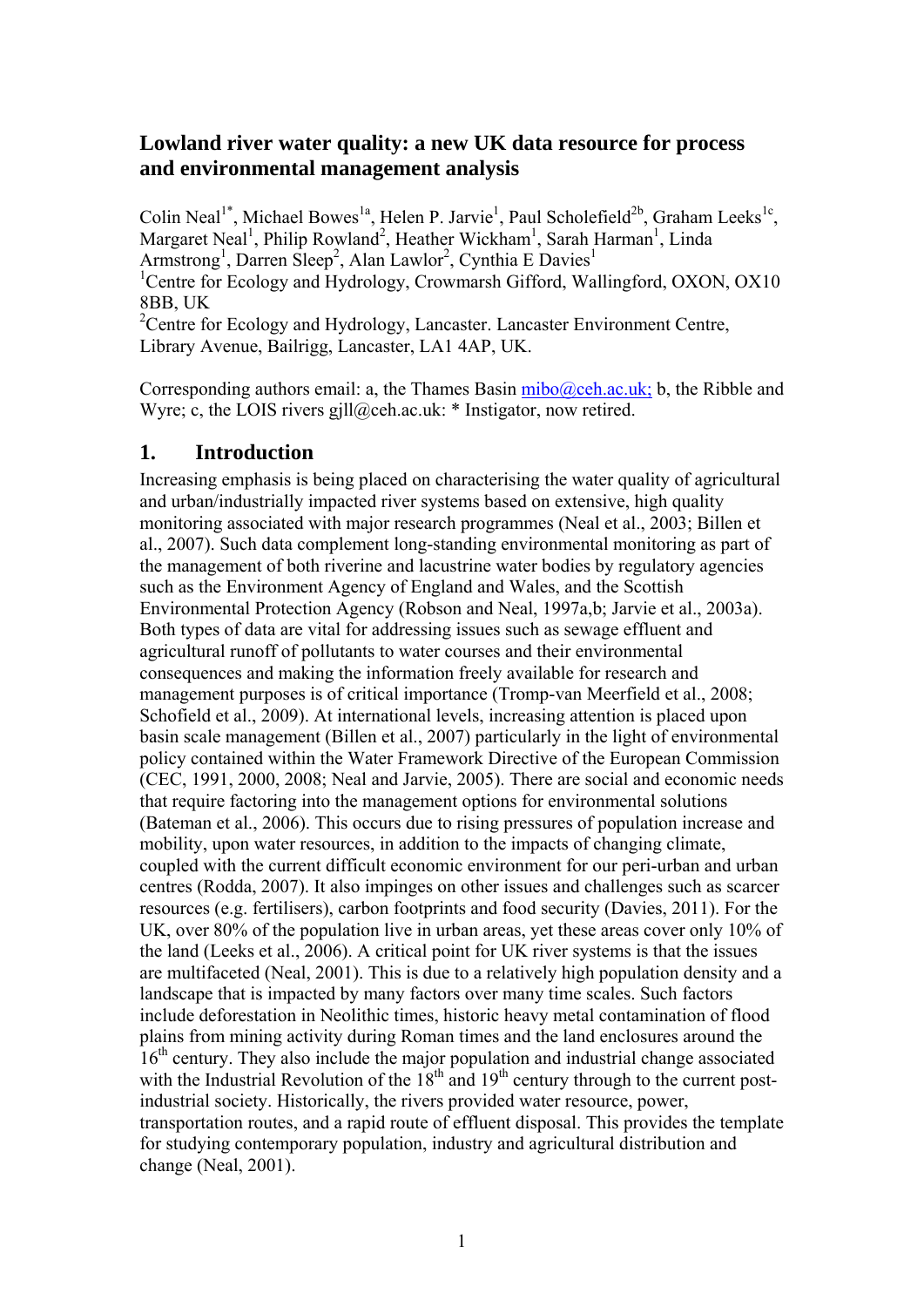Many of the environmental pressures on water resources and water quality are greatest within the UK lowlands which have the highest population density, industrialisation and agriculture. Three large scale integrated UK programmes funded by the Natural Environment Research Council (NERC) have provided key research on UK lowland rivers: the Land Ocean Interaction Study (LOIS; Leeks and Jarvie, 1998), the Urban Regeneration and the Environment programme (URGENT, Leeks et al., 2006) and the Lowland Catchment Research Programme (LOCAR, Wheater and Peach, 2004). For these community research programmes, the Centre of Ecology and Hydrology (CEH) within NERC has undertaken core monitoring across major eastern UK river basins. These basins span from the rural Tweed on the Scotland-England border to the Humber draining the industrial heartlands of northeastern England and to the agricultural areas of the Thames Basin in south-eastern England.

Here, an overview is provided of our findings from within these and other programmes and critical issues are raised linked to water storage and environmental management needs. Reference is also made to recent studies with the development of a source to sea initiative conducted in CEH for the Ribble and Wyre catchments that encompasses upland moorland to the industrial base of the north west of England (Neal et al., 2011a). Within CEH/NERC, major infrastructure investment is being made to develop a readily accessible data portal (the CEH Information Gateway: www.gateway.ceh.ac.uk) to make available the wealth of environmental information and data collected over several decades. Here the free availability of these data records to the wider research community through this portal is flagged to allow full exploitation of this resource. A copy of the data and supplementary information is provided here as a reference point, but copyright rests within CEH/NERC and the gateway provides the key link to licensing all of the data collected and data currently being collected. It provides data that is valuable for example in environmental impact modelling and source apportionment studies (Bowes et al., 2008; Wade et al., 2002, 2004; Whitehead et al., 1998) and the commentary is a foundation document for the database, a bibliography and the reference point for citations.

The paper provides as complete a record as possible at a time of retirement for the lead author as background knowledge will be lost. In this regard, the readership is also directed to a major data resource for the upland studies at Plynlimon in mid-Wales (Neal et al., 2011b).

### **2. Background**

The data come from monitoring of one to several years duration for 5 eastern UK basins for rivers that drain to the North Sea or the English Channel as supplemented by the new data for the Ribble and Wyre (Table 1, Figure 1). They include data for the Kennet and Avon Canal and sewage treatment works (STWs) final effluent data across the Thames Basin. Each location was monitored on a weekly to monthly basis for at least one year and in many cases for several years between the early 1990s and the late 2000s (Table 1). A brief comment on each region is provided below with catchment areas in brackets. For the Tweed, Wear, Humber and Great Ouse basins, catchment statistical summaries of concentrations and flux inventories are provided by Neal and Robson (2000) and Neal and Davies (2003). Neal et al. (2011a) provide the corresponding information on concentrations for the Ribble and Wyre. Key research references are provided within each section.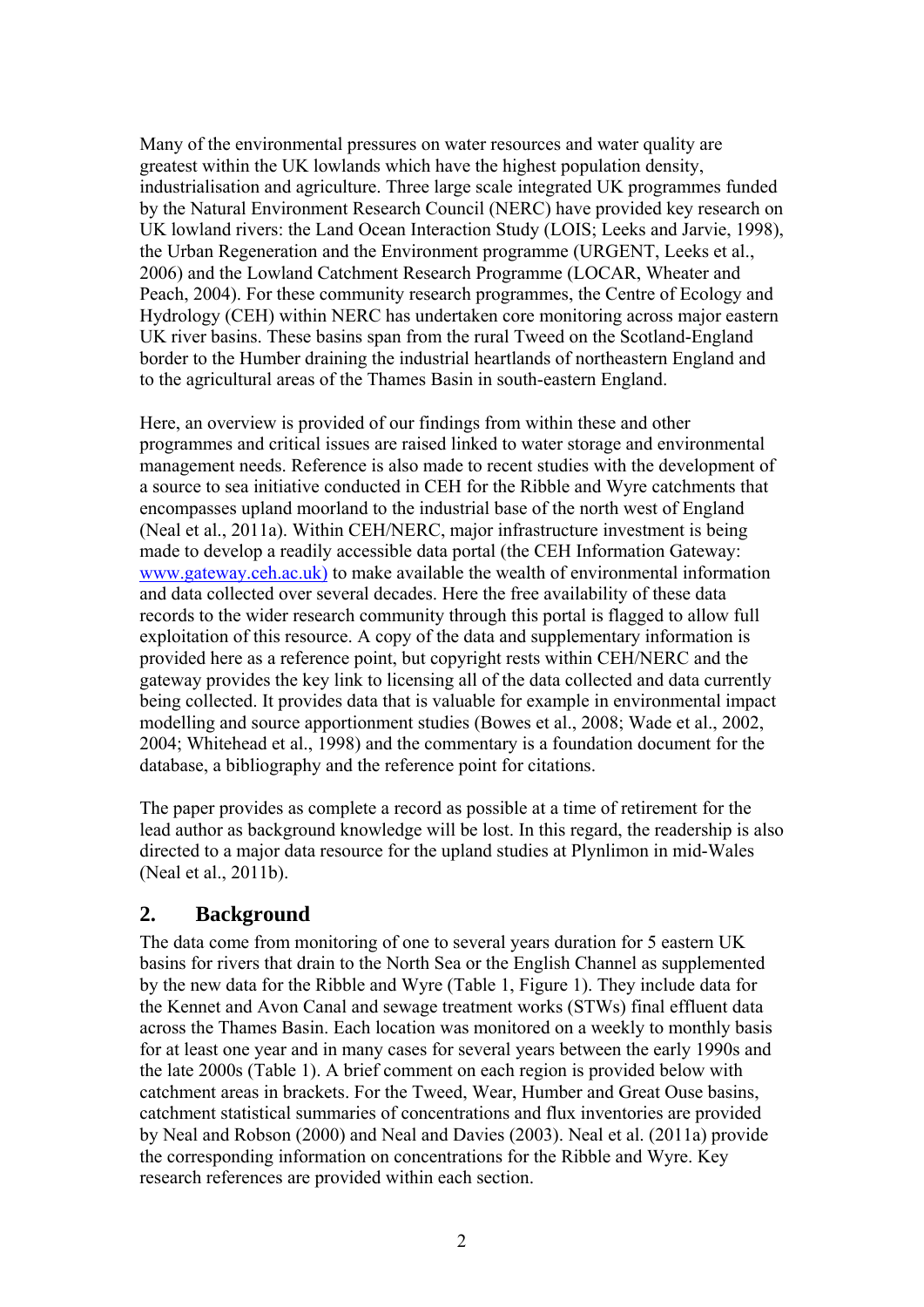**Tweed** (4400 km<sup>2</sup>). The Tweed basin is located on the eastern side of the mainland UK, around the border between Scotland and England. The basin includes upland areas of moorland and rough pasture for hill farming (mainly sheep), and arable areas in the lowlands. The underlying geology is mainly greywacke, shale, mudstone and limestone. Reference: Neal et al., 1997b.

Wear (1044 km<sup>2</sup>). The Wear basin, of northeastern England has acid moorland uplands and arable land and urban centres in the lowlands, with underlying geology of limestone, millstone grit, shale and mudstones. Reference: Neal et al., 2000d. **Humber** (24000 km<sup>2</sup>). The Humber Basin is a major drainage area for the eastern UK and it has several rivers and sub-basins. In the northern part of the basin, the main rivers (Swale, Ure, Nidd, Yorkshire Ouse, Derwent and Wharfe) drain moorland headwater areas and lowland agricultural land. In the southern Humber, the main rivers (Aire, Calder, Don and Trent) drain the industrial heartland of central and eastern England. Across the region, the underlying bedrock varies between sandstone, grit, clays and limestone. References: Neal et al., 1997a; Jarvie et al., 1997. Great Ouse (8600 km<sup>2</sup>). The Great Ouse drains central/south-eastern England and it flows through lowland agricultural areas and several market towns. The bedrock comprises clay and limestone (Chalk) sediments. Reference: Neal et al., 2000c. Thames (12935 km<sup>2</sup>). The Thames drains a large part of south-eastern England with major effluent inputs from large population centres (including London near its estuary). The underlying geology is dominated by high permeability chalk and Oolitic limestone and low permeability clay. The tributaries studied were Cherwell, Ray, and Thame that have basins of generally low permeability (Neal et al., 2006a,b, 2010a,b) and the Pang, Lambourn, Kennet and Dun that are mainly chalk aquifer sourced (Neal et al., 2002a, 2005a,b, 2006c, 2010a,b,c). In addition to the UK river studies, for the Kennet and Dun, Kennet and Avon Canal and its supply reservoir have also been studied as there are issues of eutrophication and in the case of the canal with its drainage to the River Dun, fish kills (Johnson et al., 1998; Neal et al., 2005a, 2006b, 2010c).

**Ribble and Wyre** (1084 and 273 km<sup>2</sup>, respectively). Both rivers drain acid moorland uplands in the North West of England on passage to the Irish Sea. The lower Ribble basin includes urban/industrial areas while the Wyre basin is much more rural in nature. Reference: Neal et al., 2011a.

The data provided here as an electronic attachment, is uncensored as is needed for research purposes. Hence the data includes values below detection limits (in some cases negative). Details of analytical methodologies, detection limits, lowest quotable values as well as site locations are also presented electronically as supplementary material. Of the data, especial care is needed with regards to the total acid available components as the particulate component will not have fully leached.

Flow data cannot be provided here as they were collected by other organisations. However, flow data may be obtained from the National River flow Archive at http://www.ceh.ac.uk/data/nrfa/ (Marsh and Hannaford, 2008).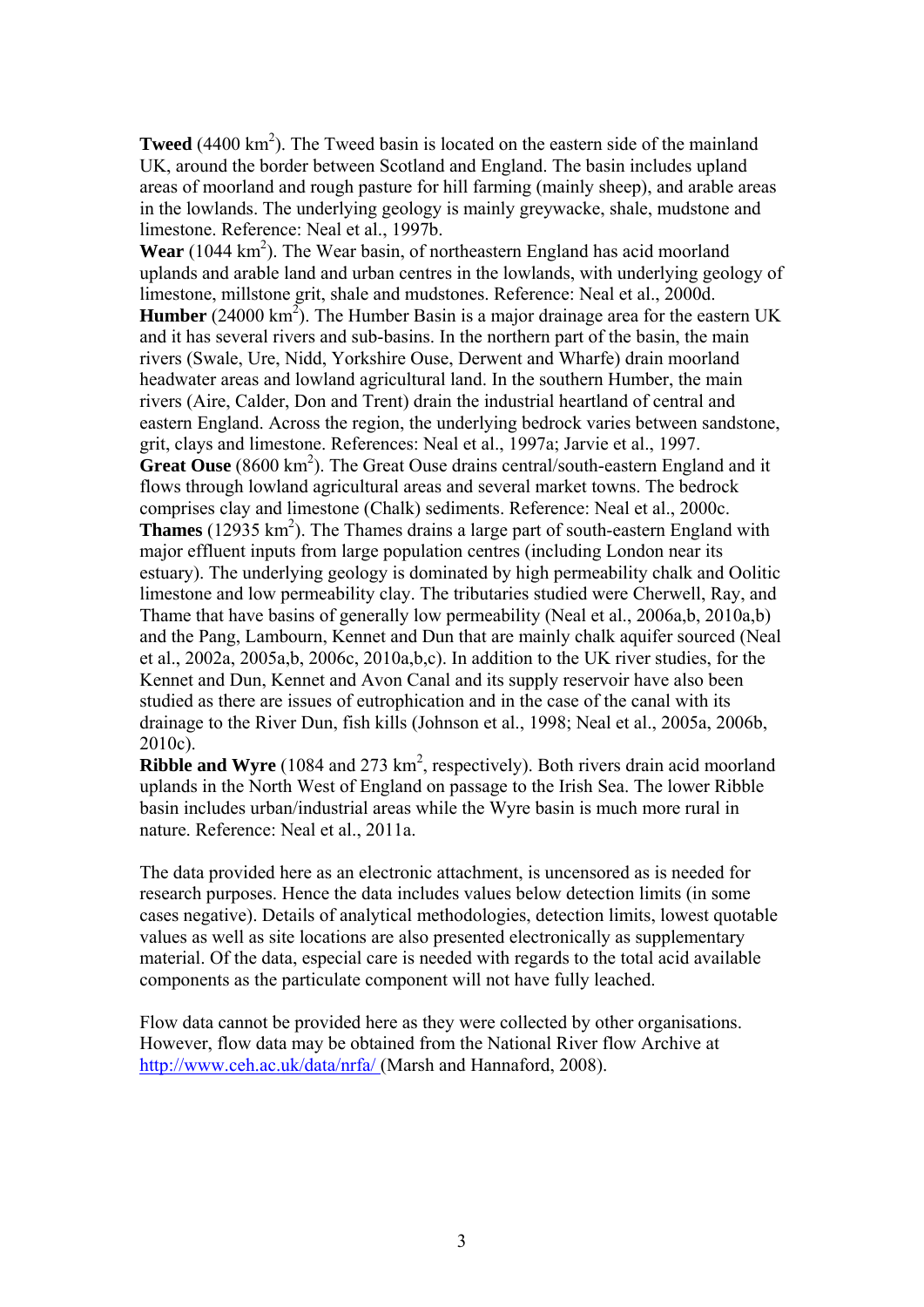# **3. Research findings**

## **3.1 General**

Water quality varies considerably for upland, rural, agricultural and urban/industrial basins, in terms of average, baseflow and stormflow mean concentrations (Table 2). The major features include an increase in Ca and Gran alkalinity from the upland to the lowland as the influence of bedrock weathering increases. This is because there is a gradual transition down-gradient from older hard-rock areas more depleted in divalent base cations, found in many British upland areas towards lowland sedimentary rocks such as limestone and chalk that are calcareous. There is also enrichment in pollutants such as nitrogen (N) and phosphorus (P), as well as trace metals in the industrial and urban areas. However, for the upland areas, Al, Mn and Fe concentrations are especially high due to the acidic and organic rich conditions. In the case of the upper parts of the Ribble and Wyre, the underlying carbonate rich bedrock ensures that the groundwater inputs to the river are bicarbonate rich. Hence, the streams are not highly acidic, although the concentration of many trace elements of relatively low solubility under circumneutral conditions, such as aluminium (Al), iron (Fe) and titanium (Ti), remained high probably due to the presence of colloidal material (Neal et al., 1997a, 2011a, c, d).

In brief, the main patterns are as follows.

#### **3.2 Gran alkalinity, the balancing divalent base cations and the relevance of photosynthesis and respiration to pH.**

Within many parts of the UK uplands, a combination and acidic soils and atmospheric pollution and acid mine drainage has led to acidic runoff (Neal et al., 2005c, 2010e, 2011a,d). However, for the UK lowlands, surface waters are generally bicarbonate bearing and of moderate pH (typically, 6 to 9) due to the weathering of minerals within the soil/aquifer matrix bedrock by atmospheric and soil generated  $CO<sub>2</sub>$ . The bicarbonate is balanced mainly by divalent cations (Ca and Mg in particular). For lowland waters, pH can rise up to almost pH 11 for the cleanest of the east coast rivers, the Tweed, due to the dominance of photosynthesis when dissolved  $CO<sub>2</sub>$  levels can be less than a hundredth that of saturation (Neal et al., 1997b). Correspondingly for the more polluted environments where respiration dominates,  $CO<sub>2</sub>$  concentrations can be over ten times saturation and pH can be lowered by one unit (Neal et al., 1998). For low Gran alkalinity waters, the  $CO<sub>2</sub>$  system has little effect on pH as the  $CO<sub>2</sub>$  is primarily in undissociated form.

### **3.3 Sewage effluent, groundwater sources, end-member mixing and its flux extension**

Even for the rural areas there is a fingerprint of sewage contamination in the rivers (Neal et al., 2005b, 2011a; Jarvie et al., 2006a) with enrichment of many elements such as N, P and boron (B). This is most clearly observed under baseflow conditions as STW discharges to the river are least diluted (Figure 2). However, sewage effluents can also be enriched at high flows in rural areas due to the flushing of contaminants associated with septic tanks when the catchment wets up (Neal et al., 2004a,b, 2010a,b). Nonetheless, it is not simply the contaminants that dilute with increasing flow: so to do the weathering components (Figure 2). This occurs because the groundwater is enriched in such components and it is diluted under stormflow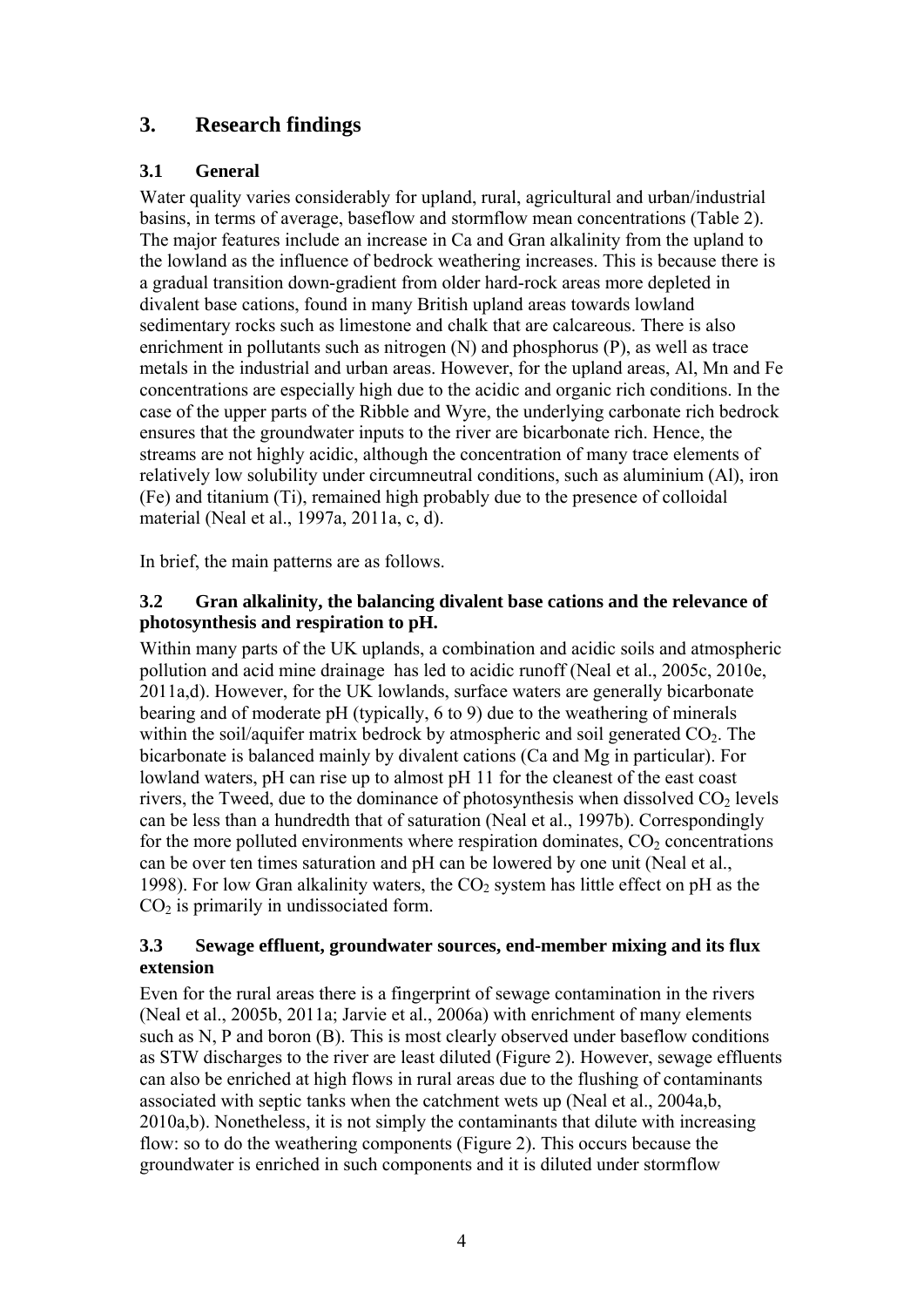condition by near-surface waters that have had insufficient time to equilibrate with the soil/aquifer matrix. Due to this, many elements exhibit linear correlations when plotted against each other (Jarvie et al., 1997; Neal et al., 1997a). This may be described in terms of two-component chemically conservative mixing using End-Member Mixing Analysis (EMMA, Christophersen et al., 1990). Nonetheless, there is also an issue of how long a pollutant may be stored in a catchment both in relation to reservoirs and groundwater. While storage issues cannot be examined based on EMMA, an extension to EMMA based on flux rather than concentration changes provides new insights (Neal et al., 2010a,b; Jarvie et al., 2011). Here the notion is that a simple representation of the mixing system is one where there is a constant flux input of point source effluents and a catchment wide "diffuse" input with a flux directly proportional to the flow increase. For such a system, the gradient  $(\delta B_{\text{flux}}/\delta$ flow) at high flow represents the concentration of the diffuse component.

Across the rivers monitored, a critical effluent marker is B (Neal et al., 2010b, 2011a). This is because B is highly enriched in effluents (the effluent signal to background is large) and B remains in the water column (it is relatively soluble and not readily biodegradable). Further, B concentrations have declined significantly over the past 20 years (as illustrated in Figure 3) and so the relative changes in boron concentration in the stream can be compared with the actual reductions in the input to set against storage within the catchment. A curvilinear relationship between the water and the B fluxes provides a strong indication of local storage such as recharge to the aquifer/gravels at low flows (Neal et al., 2010b). Something similar has been observed for Soluble Reactive P (SRP, which is essentially inorganic monomeric P, i.e. phosphate). However, for SRP there was an additional process of within-river uptake by the phytoplankton and macrophytes as well as water-sediment interactions (Neal et al., 2010a). Due to this, the diffuse B concentration had to be calculated for the higher flow values when more linear patterns are observed and local storage effects are less important. This approach has been applied across our dataset to examine the relationship between the point source signal (here taken as the average of the bottom 10% of flows) and the diffuse source contribution (Figure 4). There are three clear features.

- 1. For the data collected in the 1990s there is an approximately linear relationship between the baseflow and diffuse concentration. This indicates the importance of contaminant sources to the diffuse signal.
- 2. For the data collected in the 2000s, a correlation remains between the point and diffuse signal, but the relationship changes to a curvilinear one with a higher diffuse concentration relative to the point source (compared to the 1990s dataset).
- 3. Where there are data that spans the two decades (the Thames), the change over time is one of a decreasing concentration in point sources but no corresponding change for the diffuse component. For example, in the case of the Thames, between the periods 1997/98 and 2006, B concentrations in baseflow decreased almost by a factor of three (around 330 to around 120 µg/l) and yet the regional B concentration declined only slightly (67 to 59 µg/l).

The results indicate that there is a strong sewage effluent component to the diffuse signal. Further, the results point to the effluent component in the diffuse signal being maintained at the decadal scale even when the effluent inputs reduce during that time. This in turn implies decadal-scale within-catchment storage.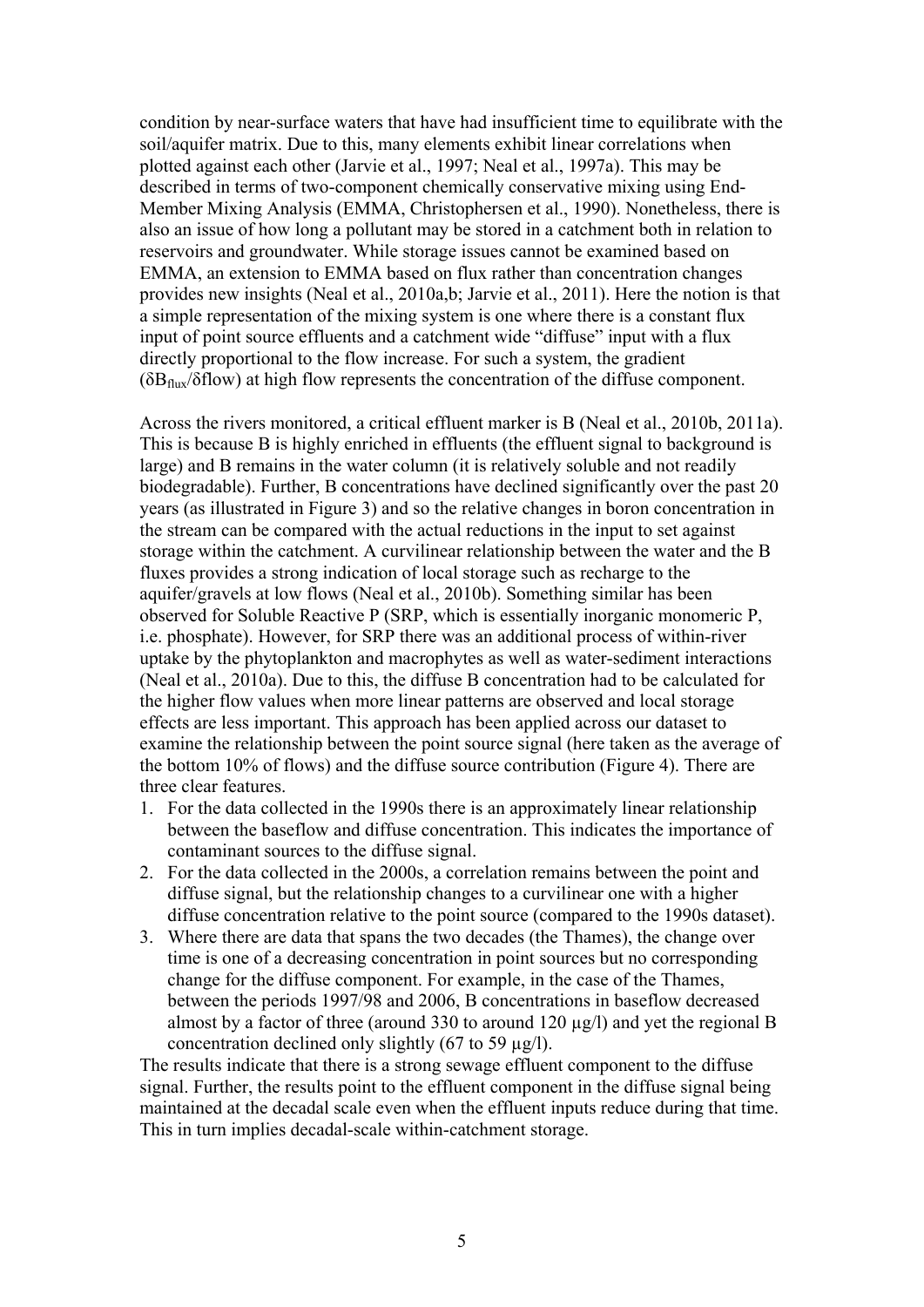### **3.4 The nutrients**

#### *3.4.1 Silicon*

An almost universal misnomer in hydrogeochemistry is that common  $SiO<sub>2</sub>$  minerals (quartz/chalcedony) are inert. However, their surfaces become activated in the presence of dissolved silicon (Si) above mineral saturation and the river waters are generally close to saturation with these minerals (Casey and Neal, 1984; Neal et al., 2005d). Furthermore, when photosynthesis is high and siliceous diatoms are in bloom, the Si levels can decline to less than detection limits and Si may indeed become the limiting nutrient (Neal et al., 2005d).

### *3.4.2 Nitrogen*

The dominant form of nitrogen within the rivers is nitrate  $(NO_3)$  and catchment sources are dominated by agriculture (Jarvie et al., 1997; Neal et al., 2006e). For the more permeable agricultural catchments there is a limited range in riverine  $NO<sub>3</sub>$ concentration although concentrations often increase in a gradual way as a function of flow. This pattern results from within-river uptake of  $NO<sub>3</sub>$  during the spring and the summer when biological activity is high and a seasonal fall in the water table. Further,  $NO<sub>3</sub>$  concentrations have increased over the last 50 years or more. This primarily reflects increases in fertilizer inputs during the first half of the twentieth century with contamination of the unsaturated, saturated and groundwater zones. Significant within-catchment attenuation and aquifer storage result in long water residence times. This has ensured that more recent reductions in fertiliser application have not translated to major reductions in  $NO<sub>3</sub>$  within the rivers (Wheater and Peach, 2004; Wheater et al., 2006; Smith et al., 2010) and other factors have come into play such as the influence of two World Wars (Howden et al., 2011). For the low permeability catchments,  $NO<sub>3</sub>$  concentrations in the rivers generally increase with increasing flow before levelling-off at high flow and in some cases declining at very high flows. This is due a combination of increased uptake of  $NO<sub>3</sub>$  during the spring/summer low-flow periods when biological activity will be maximal and increased  $NO<sub>3</sub>$ -rich runoff from the land under high-flow conditions. The diffuse component of  $NO<sub>3</sub>$  for the agricultural catchments is usually greater than 80%. However, effluents can be highly significant for the low permeability cases under baseflow conditions when STW inputs are high and/or denitrification processes are limited. (Neal et al., 2006e, 2011a). Furthermore, atmospheric inputs of N to the catchments may be large. Such N inputs are dominated by ammonia/ammonium-ions (NH<sub>3</sub>/NH<sub>4</sub>) which is strongly retained by the catchment (Neal et al., 2004b). While reduced-N ( $NH_3/NH_4^+/NO_2^-$ ) may be of low concentrations within the rivers, they have relatively high toxicity and are of environmental concern.

### *3.4.3 Phosphorus*

Phosphorus in rivers occurs in dissolved and particulate forms. Of the soluble forms, inorganic P (SRP) dominates, but organic, inorganic-polymeric and colloidal components (DHP) can be significant especially in the more rural areas (Neal et al., 2010d). SRP generally correlates with effluent markers such as B and with population density indicating the importance of sewage sources (Davies and Neal, 2004, 2007; Neal et al., 2005b; Jarvie et al., 2006a). SRP concentrations mainly dilute with increasing flow as the effluent sources become dominant. However, for the more rural areas, SRP concentrations sometimes increase with increasing flow as diffuse inputs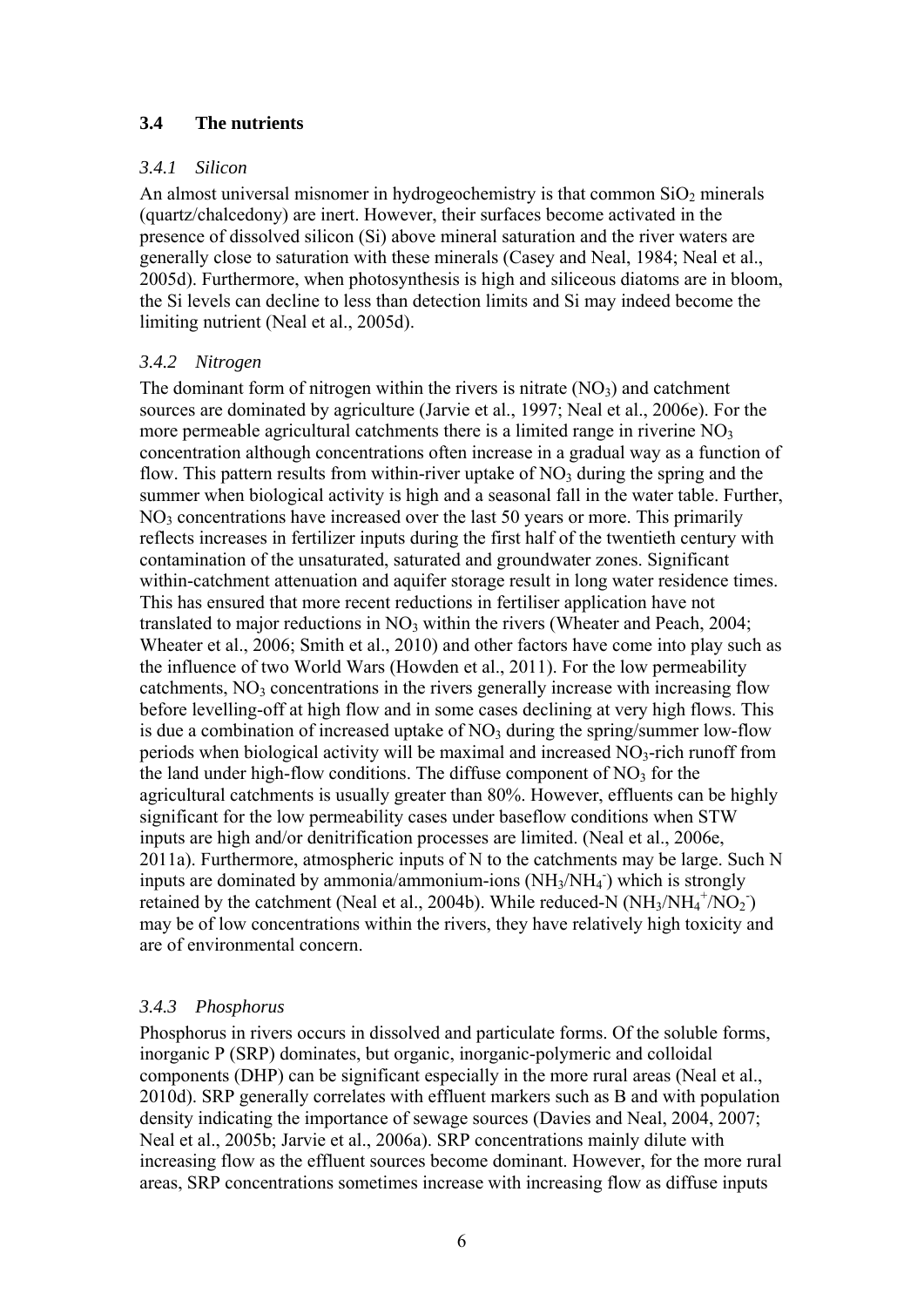from septic tanks and agriculture are flushed from the catchment as it wets up. Within the river, there are interactions between the water, sediment and biota, with partial removal of SRP from the water column in the growing season. Further, there may be enhanced SRP loss for basins with reservoirs as storage times can be especially long and the linkage between SRP and B can then be much reduced (Neal et al., 2011a). For many UK rivers there has been a major reduction in SRP concentrations due to removal of SRP in effluents for the main sewage treatment works since the late 1990s (Neal et al., 2010a; Bowes et al., 2010). Nonetheless, the reductions may well be less than expected due to contaminated groundwater storage, with interchange to/from the river (Neal et al., 2010a). This pattern is very similar to that for B although the use of flux extended end member mixing indicates a more complex/erratic behaviour with change in flow as it seems that there are several types of store within the catchment that are released to the river during rainfall events (Neal et al., 2010a, 2011a; Jarvie et al., 2011). Further, during the initial phase of reduction there may be a net release of P from the contaminated sediments (Jarvie et al., 2006b).

#### *3.4.4 Biological response to phosphorus reduction*

Within UK rivers, P is often assumed to be the limiting nutrient for plant and algal growth. Therefore, great efforts have been made to reduce SRP concentrations within effluents for larger STWs and the associated financial costs have been high (Neal et al., 2010d). The assumption has been that high SRP concentrations have led to symptoms of ecological damage (such as excessive plant and algal growth and low night-time dissolved oxygen concentrations) within rivers. Agricultural and STW sources have both been implicated by increasing SRP loading to the rivers. Indeed, poor biological status in rivers is often (wrongly) taken as synonymous with SRP loadings. Further, not all parts of the aquatic food chain are considered within such assessments and P can be biologically significant in forms other than SRP (organic + polymeric + colloidal P) at relatively low P concentrations, but in many studies these are not monitored (Neal et al., 2010d; Whitton and Neal, 2011).

For the surveys covered in this paper, river biology has not been monitored other than indirectly based on chlorophyll-a measurements and anecdotal evidence for macrophytes in the case of the River Kennet. Chlorophyll-a may be considered a surrogate for phytoplankton (Neal et al., 2010c). The data indicate strong seasonal variations across the rural to agriculturally impacted sites with concentrations peaking in the spring and summer time when biological activity is at its highest (Pinder et al., 1997; Neal et al., 2006d). There are large variations in the magnitude of the seasonal effects across the rivers and for the spring/summer low-flow periods average concentrations of chlorophyll-a correlate with SRP. At first sight it seems that the high SRP levels promote algal growth thereby increasing phytoplankton levels. However, both chlorophyll-a and SRP concentrations peak when temperatures are high and water flows are low (Jarvie et al., 2004). Thus, under these conditions there are two different types of driver: increased biological activity linked to physical conditions within the river and low dilution that ensured high SRP concentrations from effluent sources. A strong correlation between chlorophyll-a concentration and catchment area has been observed (Neal et al., 2006d). Further, the relationship splits with the highest chlorophyll-a concentrations (for a given catchment area) being associated with sites with water inputs from reservoirs and canals. The chlorophyll-a distribution probably links to temperature and water residence time, and is enhanced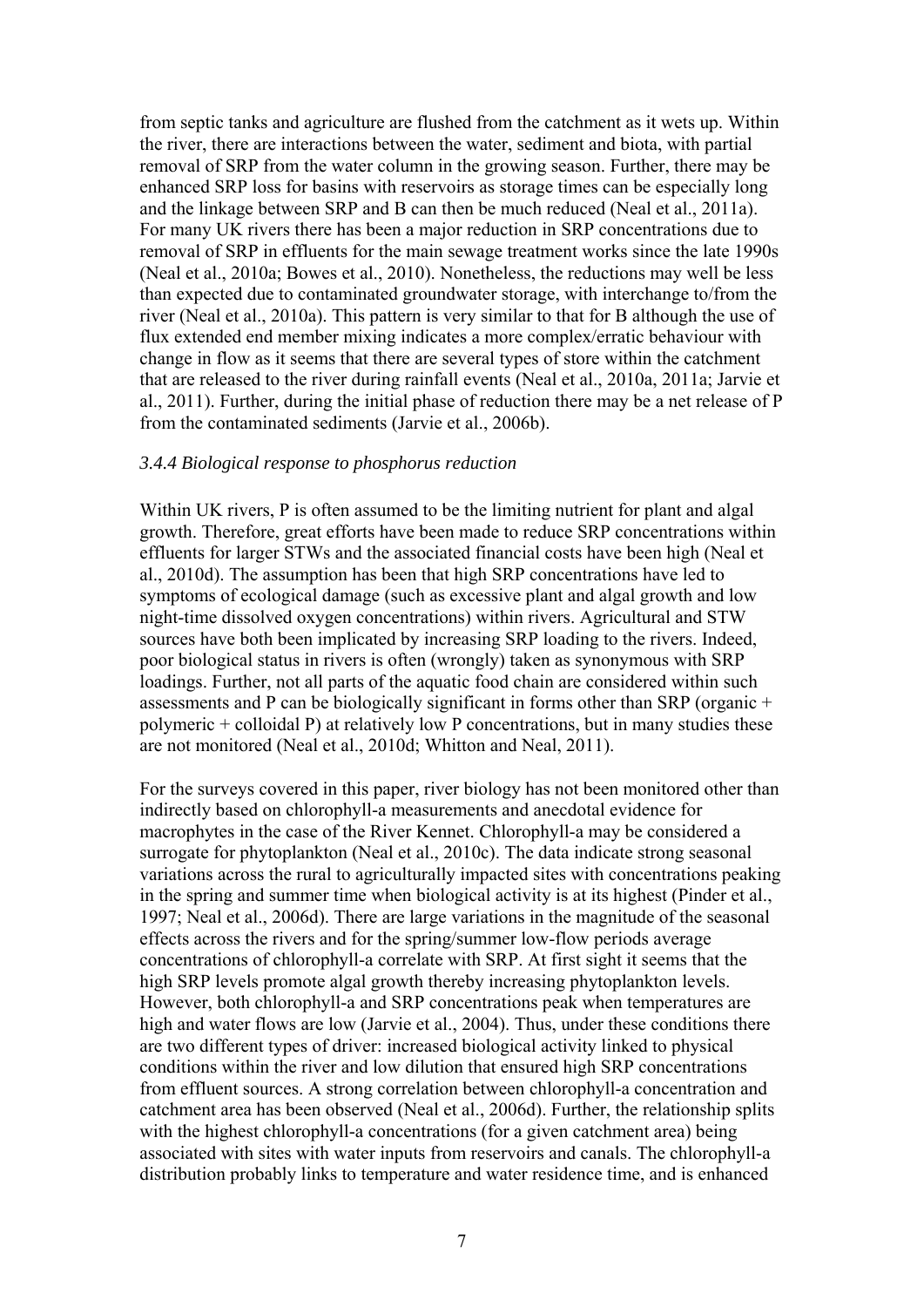by phytoplankton inoculation from the reservoirs and canals. Further, planktonic and algal growth rates are also affected by light levels, numbers of zooplankton that graze on the phytoplankton and attached algae, and the density of invertebrates that feed on the attached algae. In the case of the industrial rivers, organic pollutants such as herbicides can be high (House et al., 1997; Long et al., 1997) and this may inhibit phytoplankton growth (Neal et al., 2006d). Indeed cleanup of herbicides in the industrial rivers may even lead to increased eutrophication issues.

Many UK rivers are significantly affected by river and water management. For example, abstractions for water supply and river straightening change the flow regime of the river. Further, bank-side clearance of trees increases light levels and temperature. Such changes affect the functioning of the river ecosystem and can destroy bank-side refuges for the zooplankton and invertebrates. Superimposed on this are the effects of high fish stocking levels designed to enhance the fishing amenity value of many of our rivers, and impoundments/sluices which reduce flow velocities, promoting algal growth. The fish feed in part on the zooplankton and invertebrates that feed on the phytoplankton and invertebrates. The net effect of the increased management of the rivers has thus been to increase algal development. It is therefore not appropriate to simply target SRP as either the culprit or the potential saviour if SRP levels can be reduced. Further, there is the issue of reducing pollutant levels for a mixture of contaminants. This may affect the ecosystem in different ways dependent upon what part of the food chain is affected. Whatever the process, many of the UK rivers are managed and cannot be viewed in terms of "natural" water bodies.

The highly managed upper Thames Basin provides a good example of these effects. A campaign to reduce SRP from a local STW resulted in a marked reduction in SRP within the river, but it did not lead to an improvement in stream biology with regards to macrophytes and algae (Jarvie et al., 2002). Rather, the river became devoid of macrophytes after the development of epiphytic coverings. Further, the situation remains poor over a decade after the P stripping at the STW. Thus, the ecosystem has not responded with the anticipated improvement. Nonetheless, within the river reaches there was a large variation in the macrophyte levels and the health of the river. Hence, there may well be a number of physical factors that are determining damage that remain to be resolved. What the impacts are on other types of stream biota remains unknown. Riverine biology is not simply confined to algae and macrophytes and the various components to the ecosystem functioning need to be considered in conjunction (e.g. zooplankton, invertebrates, fish, etc.).

### **3.5 Trace metals**

For the urban and industrially impacted systems there is enrichment in a number of trace metals. Contamination is not simply confined to components originating in present day effluents. For example, in the upper parts of the River Swale in the Humber basin, the waters are relatively enriched in barium (Ba) and lead (Pb). This is indicative of flood-plain contamination from mining activities of the North Pennine ore-field from Roman times to that of the Industrial Revolution of the  $18<sup>th</sup>$  and  $19<sup>th</sup>$ centuries (Hudson-Edwards et al., 1997; Macklin et al., 1997; Neal et al., 1997a). Further, there is also metal enrichment of transition metals such as cadmium (Cd), chromium (Cr), cobalt (Co), manganese (Mn), molybdenum (Mo) and nickel (Ni) as well as arsenic (As), lithium (Li) and rubidium (Rb) within the urban/industrial areas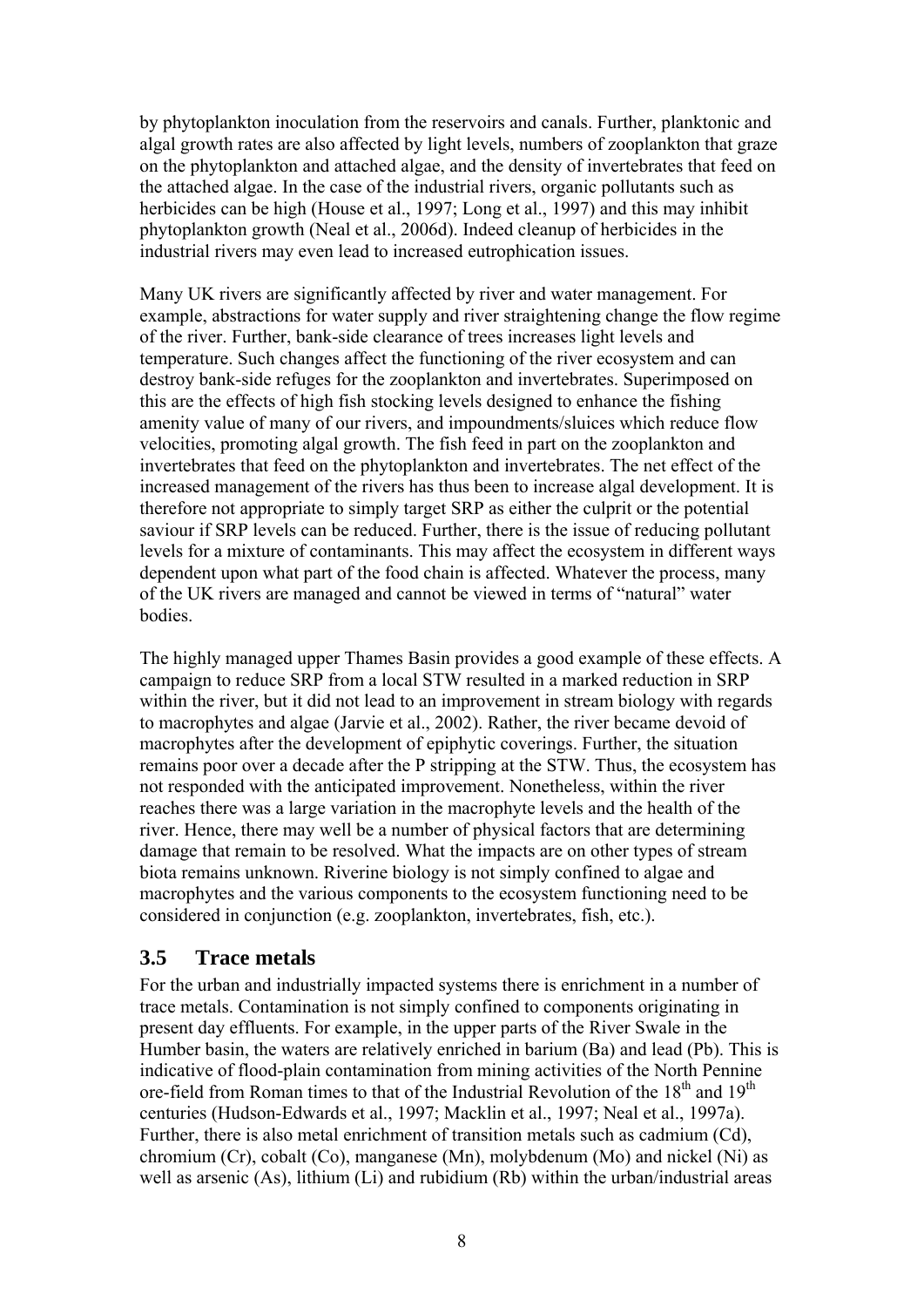(Neal et al., 1997a). For the lowlands of the Ribble, many of the contemporary trace element concentrations are close to or below 1 µg/l (Neal et al., 2011a). The dissolved phase component is based on an operational measure of 0.45 µm filtration. However, within this component there may well be colloidal material especially in the case of easily hydrolysable metals (Neal et al., 1997a, 2011a,c,d). There is a clear distinction between the downstream river stretches close to point source discharges and upstream where river concentrations are driven by diffuse inputs. For example, in agricultural drains and in river water close to STWs, samples contain only 10% of trace elements as colloids whilst upstream the percentage is around 40-50% (Rowland et al., 2011). For the industrial and urban areas, there is a complex relationship with flow for many elements as there may well be a number of diffuse and point sources. However, in the case of As (Rowland et al., 2011) and Li, Rb and Mo (Neal et al., 1997a), their concentrations dilute with increasing flow and point sources are strongly implicated.

### **3.6 River water quality may be generally improving**

There has been a long-term clean-up that links to both the striving of the UK environment agencies and the change in economic conditions towards a postindustrial setting (Neal, 2001).

There has been a large reduction in the emissions of metals to the atmosphere, especially since the 1990's. For example, mercury (Hg) emissions declined from 36 t/yr in 1992 to 7.2 t/yr in 2010 (Rowland et at 2010a). Therefore the impact of wet deposition inputs to rivers has declined and is more directly related to leaching of metals complexed to and transported with dissolved organic carbon (DOC) (Rowland et al., 2010b). Correspondingly, there have been major reductions in atmospheric emissions of acidic oxides as the relevance of "acidic deposition" was fully recognised (UKAWRG, 1988).

In the case of B and SRP, we have directly observed reductions over time. For the toxic metals, discharges from STWs appear to be significant for Hg and Ni but not for Pb and Cd. The current risk associated with diffuse and point source inputs of the priority substances associated with the Water Framework Directive is low. Rowland et al. (2010c) found no annual average concentrations of dissolved Pb, Cd, Ni and Hg (Rowland et al., 2010b) in the Ribble and Wyre catchment above the regulatory Environmental Quality Standard values, and neither were there any values exceeding the defined maximum allowable concentrations. Comparing more recent data for the Ribble and Wyre (Neal et al., 2011a) with earlier studies of the eastern UK rivers (Neal and Robson, 2000; Neal and Davies, 2003) indicates that pollutant concentrations have generally declined over the past 20 years when considering similar catchment typologies.

This trend fits well with observations from earlier studies due in large part to the proactive approach of UK environmental protection agencies (Currie, 1997; Edwards et al., 1997).

# 4. Conclusions

The data provided here are extensive both in terms of the number of water quality determinands and coverage of the major lowland landscape types (rural, urban,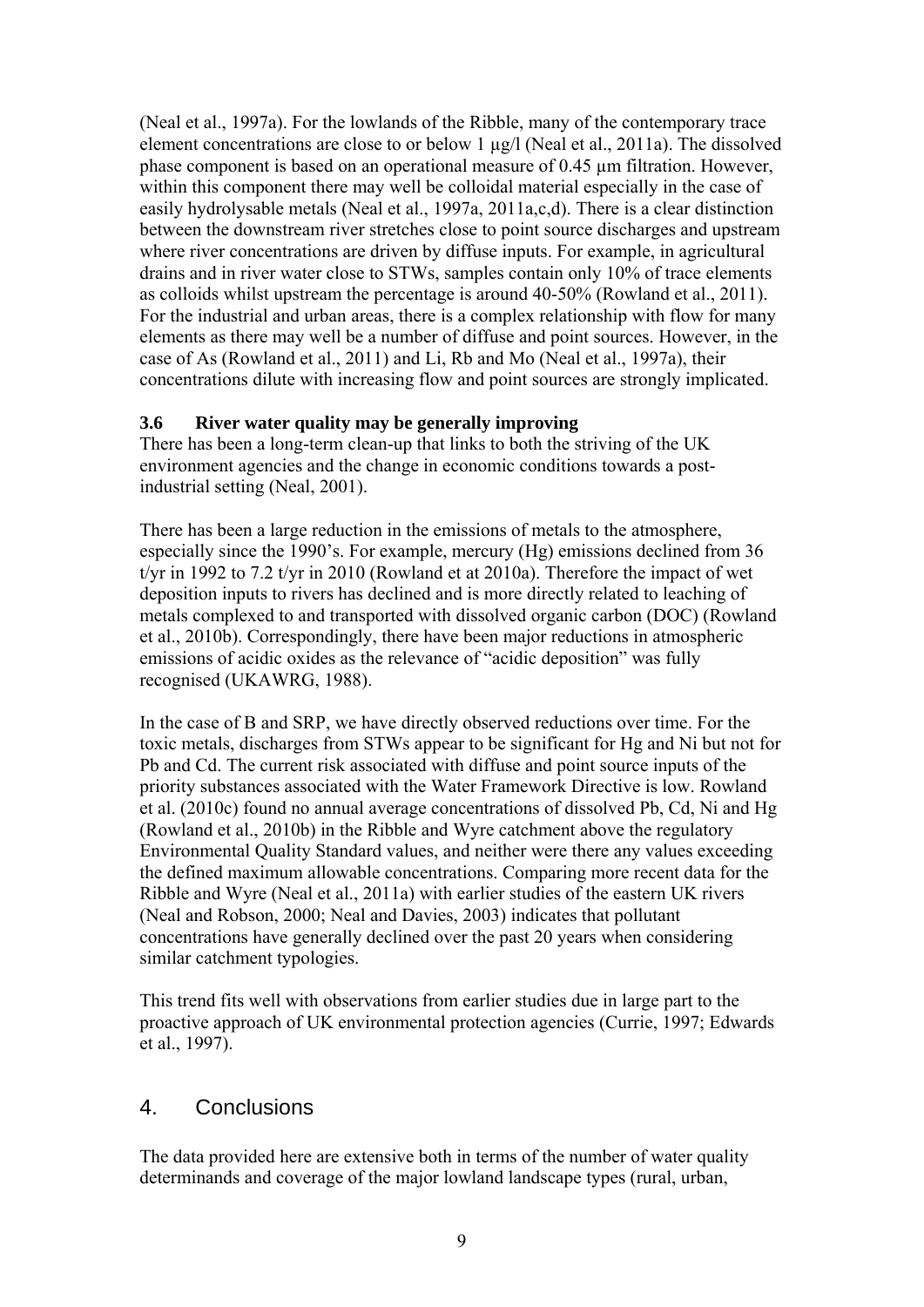industrial and agricultural catchments). They indicate a variety of key mechanisms that determine the water quality of British lowland rivers. These comprise withincatchment and effluent sources that are attenuated by flow (e.g. dilution of point sources), water residence time (storage) and biological uptake/release. The withincatchment diffuse sources include both weathering and pollutant components. For some pollutants there is probably significant storage that can partially buffer any reduction in pollutant loading, even though point-source reductions may be more immediate. This is important when dealing with timescales for achieving water quality and ecological improvements, where effluent and agricultural sources are being targeted for reduction. For example, in the case of N and P concentration reductions, reductions in the sewage effluent discharging to rivers are much more likely to produce a rapid concentration reduction in the river, whereas reductions in pollution from agricultural diffuse sources and mediation from within-catchment water storage can lead to delays of decades before improvements in lowland river water quality are achieved. Of particular significance is the 'legacy' of pollution in catchments and the time lags and hysteresis associated with re-equilibration of catchment ecosystems, following the introduction of remediation measures or the changeover from an industrial to a post-industrial setting.

The Water Framework Directive is shaping European environmental policy and, commendably, the emphasis is being placed on improving aquatic biological status. However, the issues are multifaceted and it may well be that a focus has been unduly placed on dealing with just one given pollutant in isolation. For example, reducing herbicides may even result in increased eutrophication for nutrient contaminated rivers. From a socioeconomic standpoint, resolving such issues is of strategic importance in relation to the cost of removing pollutants from effluents or the land and reducing the sustainability of fragile farming communities. Further, our studies suggest that overemphasis has been placed on farming impacts, at least with regards to P (Neal et al., 2010d). However, there may well be some significant farmingrelated issues such as high sediment runoff from disturbed land when the catchments wet up and rapid surface/sub-surface flow dominates. Our work implicates point sources of P, and critically such sources may well become even more important due to the continued growth in UK population. This issue may be exacerbated by extended periods of low flows and reduced dilution potential within rivers. Such extended lowflow periods may link directly to increased water demand from the rising population and food security with increased agricultural usage. It may also be indirectly linked to climate change and climate instability due to increased and erratic periods of atypically low rainfall.

In our studies, there has been a lack of biological measurements and while this is unfortunate, the costs and practical arrangements for sampling were simply too large. However, in assessing biological recovery, there are three types of constraint that have not been resolved that make targeting and timings difficult.

1. Very few UK aquatic environments can be considered as pristine 'reference conditions' and most water bodies have been modified in some ways (river straightening, reductions in flow, loss of bank-side habitat, etc.) and it is not clear what if any environmental targets should be set.

2. Short and longer term climate instability and variability affects the seasonal distribution and intensity of rainfall and low and high flows within the river as well as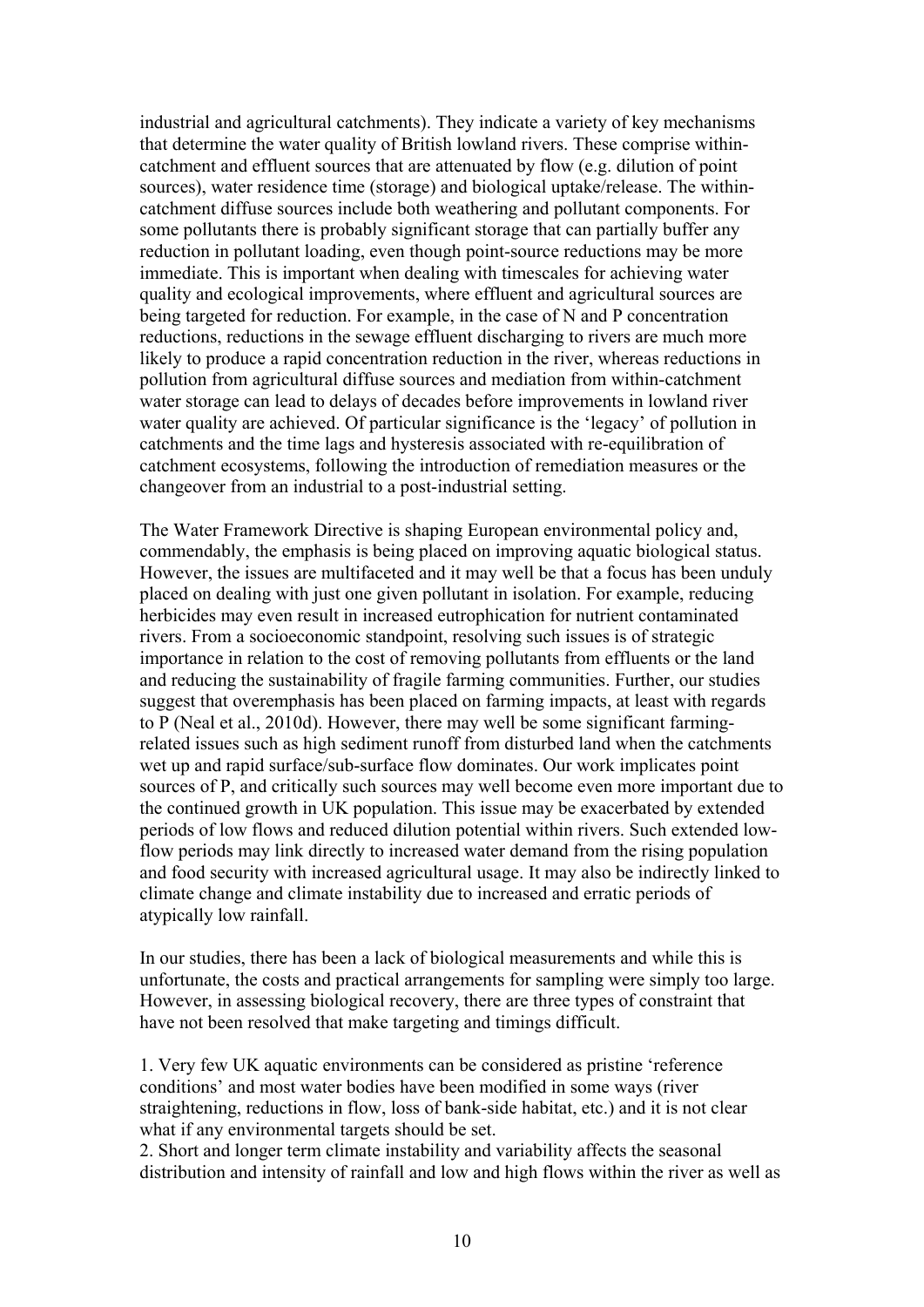temperature and light distributions. This in turn impinges on the biological functioning within the river.

3. There are issues of how the pollutants affect biology and ecosystems that potentially have large and complex feedback loops.

Therefore, it is not at all clear that simply reducing a pollutant will result in a change back to the conditions that prevailed prior to its introduction. This is particularly apparent in the UK, with long legacies of industrial and agricultural activity. Pollutants may have been introduced to the river hundreds or even thousands of years ago. Rather, improving physical habitat may hold the key to improving ecological status, particularly for rivers.

This paper has drawn upon large archives from UK NERC strategic research programmes. The ongoing analyses of these data, and combination with major archive data collected by regulators for other purposes, provide a major national evidence base with which to tackle the many major challenges in environmental management. The examples of general principles which have emerged from these studies represent a small part of the total knowledge to be harvested from these data sources. We hope that the data and corresponding references provide a resource to environmental scientists, educators and environmental managers for many years to come.

# Acknowledgements

The data contained in this study has resulted from considerable input by many field and analytical workers across CEH. Over the years, a large number of analysts and field workers have been involved in the study that are worthy of mention. The list is too great to present here, but their efforts have been recognised within the authorship of many of the papers cited in this presentation.

Colin Neal gives profound thanks to all who have supported the publication of this work and data resource that he striven for up to his retirement.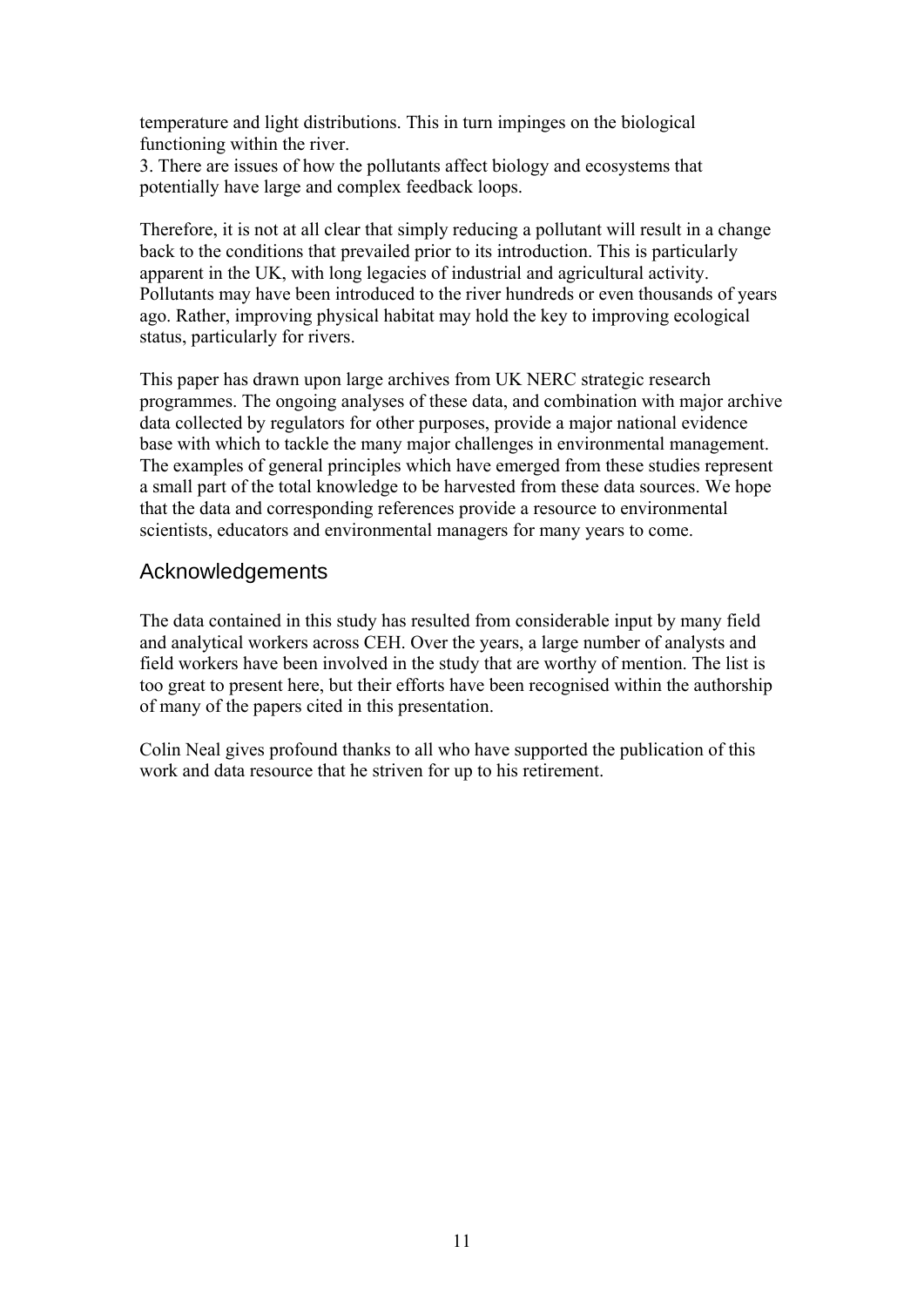# References

Bateman, I.J., Brouwer, R., Davies, H., Day, B.H., Deflandre, A., Di Falco, S., Georgiou, S., Hadley, D., Hutchins, M., Jones, A.P., Kay, D., Leeks, G.J.L., Lewis, M., Lovett, A.A., Neal, C., Posen, P., Rigby, D., Turner, R.K., 2006. Analysing the Agricultural Costs and Non-market Benefits of Implementing the Water Framework Directive. J. Agric. Econ., 57, 221-237.

Billen, G., Garnier, J., Mouchel, J-M., Silvestre, M., 2007. The Seine System: Introduction to a multidisciplinary approach of the functioning of a regional river system. Sci. Tot. Environ., 375,1-12.

Bowes, MJ, Smith, JT, Jarvie, HP and Neal, C., 2008. Modelling of phosphorus inputs to rivers from diffuse and point sources. Sci. Tot. Environ., 395, 125-138.

Bowes. M.J., Neal, C., Jarvie, H.P., Smith, J.T., Davies, H.N., 2010. Predicting phosphorus concentrations in British rivers resulting from the introduction of improved phosphorus removal from sewage effluent. Sci. Tot. Environ., in press.

Casey, H., Neal, C., 1984. Abiological controls on silica in chalk streams and groundwaters. Sediments and Water Interactions, 329-340. Proc. Third International Symposium on Interactions between Sediments and Water (ed. by Sly, P.G.), Geneva, Switzerland.

CEC. Council of European Communities. Directive concerning urban waste water treatment (91/271/EEC). Official J, L135/40; 1991.

CEC. Council of European Communities. Water Framework Directive (2000/60/EC). Official J, L327/72; 2000.

CEC. Directive 2008/105/EC of the European Parliament and of the Council of 16 December 2008 on environmental quality standards in the field of water policy, amending and subsequently repealing Council Directives 82/176/EEC, 83/513/EEC, 84/156/EEC, 84/491/EEC, 86/280/EEC and amending Directive 2000/60/EC of the European Parliament and of the Council. 2008.

Christophersen, N., Neal, C., Hooper, R.P., Vogt, R.D., Andersen, S. 1990. Modelling streamwater chemistry as a mixture of soilwater end-members - a step towards second-generation acidification models. J. Hydrol., 116, 307–320.

Currie, J.C., 1997. Pollution prevention on the River Tweed: past, present and future. Sci. Tot. Environ., 194/195, 147-154.

Davies, E., 2011. Endangered elements. Chemistry World, 50-54.

Davies, H. and Neal, C., 2004. Estimating nutrient concentrations from catchment characteristics. Hydrol. Earth Sys. Sci., 11, 550-558.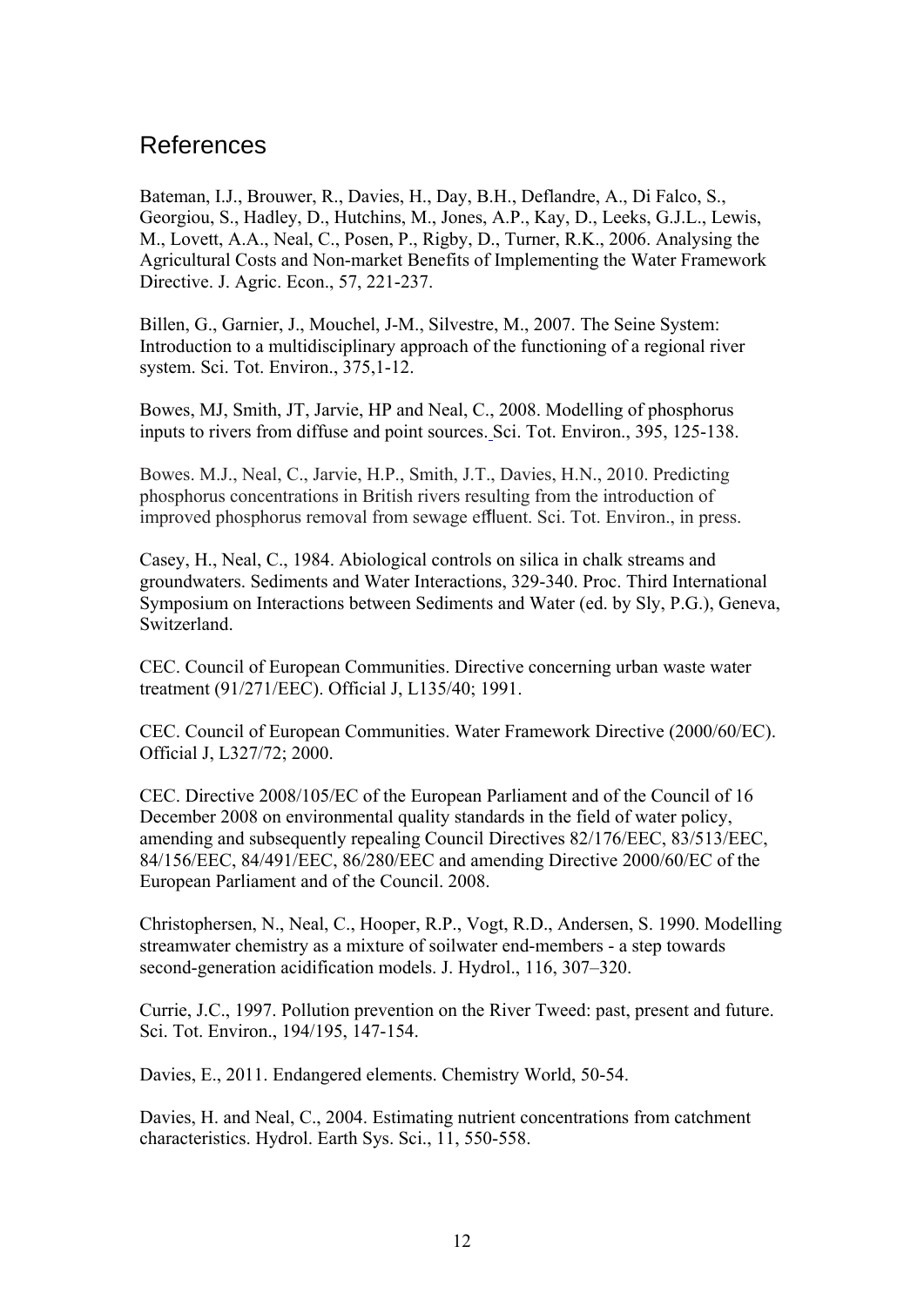Davies, H.N., Neal, C., 2007. Estimating nutrient concentrations from catchment characteristics. Hydrol. Earth Sys. Sci., 11, 550-558.

Edwards, A.M.C., Freestone, R.J. and Crockett, C.P., 1997. River Management of the Humber catchment. Sci. Tot. Environ., 194/195, 147-154.

House, W.A., Leach, D., Long, J.L.A., Cranwell, P., Smith, C., Bhardwaj, L., Meharg, A., Ryland, G., Orr, D.O., Wright, J., 1997. Micro-organic compounds in the Humber rivers. Sci. Tot. Environ., 194/195, 357-372.

Hudson-Edwards, K.A., Macklin, M.G., Taylor, M., 1997. Tracing historic metal mining related sediment inputs to the Tees river basin from source to fluvial sink. Sci. Tot. Environ., 194/195, 437-445.

Howden, N.J.K., Burt, T.P., Worrall, F., Whelan, M.J., Bieroza, M., 2011. Nitrate concentrations and fluxes in the River Thames over 140 years (1868–2008): are increases irreversible? Hydrological Processes. 23, 2657-2662. DOI: 10.1002/hyp.7835.

Jarvie, H.P., Neal, C., Leach, D.V., Ryland, G.P., House, W.A., Robson, A.J. 1997. Major ion concentrations and the inorganic carbon chemistry of the Humber rivers. Sci. Tot. Environ., 194/195, 285–302.

Jarvie, H.P., Lycett, E., Neal, C., Love, A, 2002. Patterns in nutrient concentrations and biological quality indices across the upper Thames basin, UK. Sci. Tot. Environ., 282/283, 263-294.

Jarvie, H.P., Neal, C., Withers, P.J.A., Robinson, A., Salter, N, 2003a. Nutrient water quality of the Wye catchment, UK: exploring patterns and fluxes using the Environment Agency data archives. Hydrol. Earth Sys. Sci., 7, 722-743.

Jarvie, H.P., Love, A.J., Williams, R.J., Neal, C. 2003b. Measuring in–stream productivity: the potential of continuous chlorophyll and dissolved oxygen monitoring for assessing the ecological status of surface waters. Water Sci. Tech., 48, 191–198.

Jarvie, H.P., Neal, C., Williams, R.J., 2004. Assessing Changes in Phosphorus Concentrations in Relation to In-Stream Plant Ecology in Lowland Permeable Catchments: Bringing Ecosystem Functioning Into Water Quality Monitoring. Water Air and Soil Pollution: Focus, 4, 641-655.

Jarvie, H.P., Neal, C., Withers, P.A., 2006a. Sewage-effluent phosphorus: A greater risk to river eutrophication than agricultural phosphorus? Sci. Tot. Environ., 306, 243- 253.

Jarvie, H.P., Neal, C., Jurgens, M.D., Sutton, E.J., Neal, M., Wickham, H.D., Hill, L.K., Harman, S.A., Davies, J.J.L., Warwick, A., Barrett, C., Griffiths, J., Binley, A., Swannack, N., McIntyre, N., 2006b. Within-river nutrient processing in Chalk streams: The Pang and Lambourn, UK. J. Hydrol., 330(1-2), 101-125.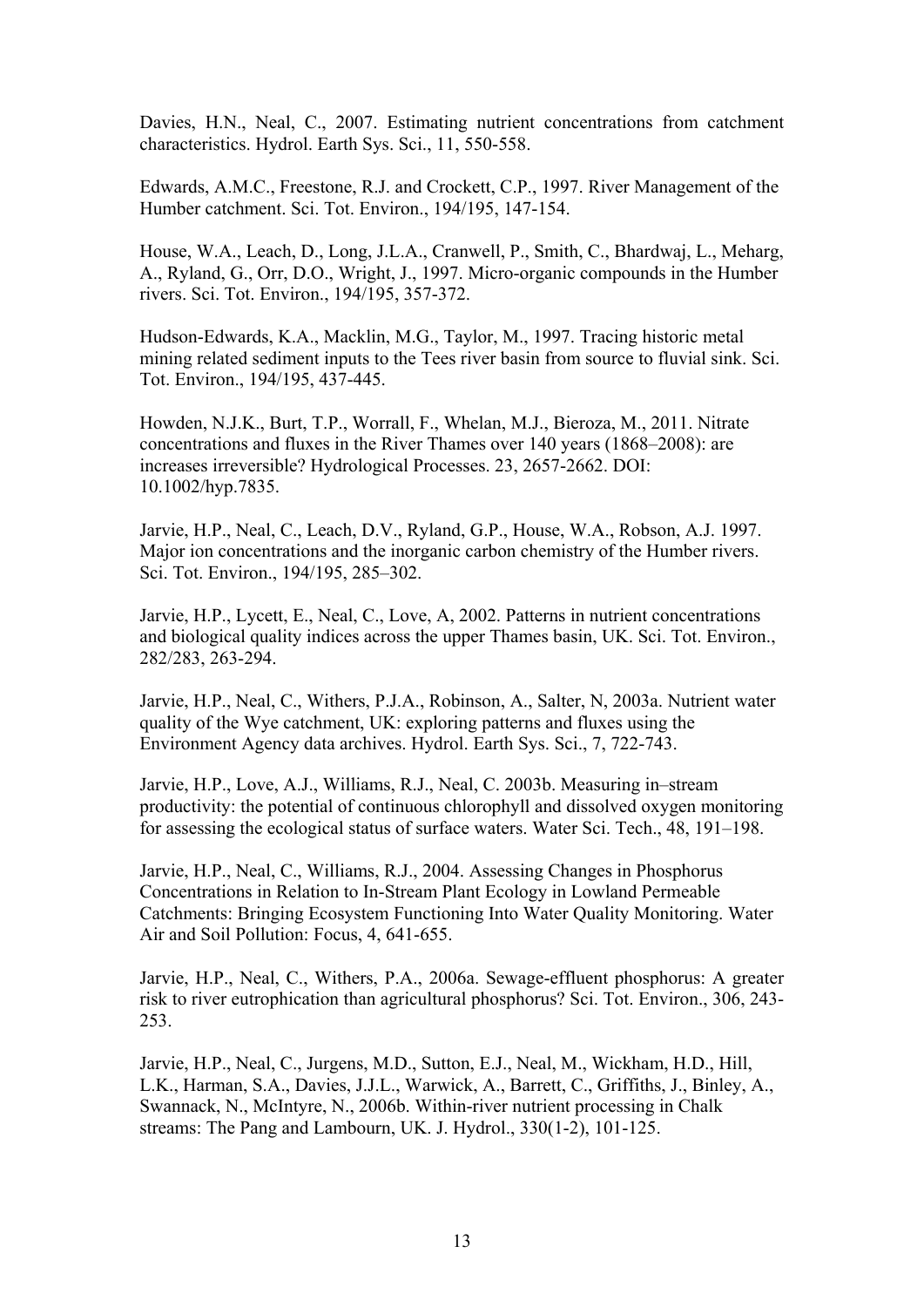Jarvie, H.P., Neal, C. Withers, P.J.A., Baker, D.B., Richards, R.P, Sharpley, A.N., 2011. Quantifying Phosphorus Retention and Release in Rivers and Watersheds Using Extended End-Member Mixing Analysis (E-EMMA). J. Environ. Qual., 40, 492-504.

Johnson, I., Barnard, S., Sims, I., Conrad, A., James, H., Parr, W., et al. Technical Investigation of the Hungerford Fish Mortality. Report CO 4626/1, Environmental Impact and Management 1998:149 pp.

Leeks, G.J.L., Jarvie, H.P., 1998. Introduction to the Land-Ocean Interaction Study (LOIS). Rationale and international context. Sci. Tot. Environ., 210/211, 5-20.

Leeks G.J.L., Jones, T.P., Hollingworth, T.N., 2006. Forward: an introduction to UK research on the urban environment. Sci. Tot. Environ., 360, 1-4.

Long, J.L.A., House, W.A., Parker, A., Rae, J.E., 1997. Micro-organic compounds associated with sediments in the Humber Rivers. Sci. Tot. Environ., 194/195, 229- 253.

Macklin, M.G., Hudson-Edwards, K.A., Dawson, E.J., 1997. The significance of pollution from historic metal mining in the Pennine orefields on river sediment contaminant fluxes to the North Sea. Sci. Tot. Environ., 194/195, 391-397.

Marsh, T.J., Hannaford, J. (eds), 2008. UK Hydrometric Register. Hydrological data UK series. Centre for Ecology and Hydrology 2008;1-210.

Neal, C., 2001. The water quality of eastern UK rivers: the study of a highly heterogeneous environment. In Land Ocean Interaction: measuring and modelling fluxes from river basins to coastal seas eds DA Huntley, GJL Leeks, DE Walling. IWA Publishing (London), 69-104.

Neal, C., Davies, H., 2003. Water quality fluxes for eastern UK rivers entering the North Sea: a summary of information from the Land Ocean Interaction Study (LOIS). Land Ocean Interaction: Processes, Functioning and Environmental Management: a UK Perspective. Sci. Tot. Environ., 314-316, 821-882.

Neal and Jarvie, 2005. Agriculture, community, river eutrophication and the Water Framework Directive. Hydrological Processes, 19, 1895-1901.

Neal, C., Robson, A.J. 2000. A summary of river water quality data collected within the Land Ocean Interaction Study: core data for Eastern UK rivers draining to the North Sea. Sci. Tot. Environ., 251/252, 585-665.

Neal, C., Robson, A.J., Jeffery, H.A., Harrow, M.L., Neal, M., Smith, C.J., Jarvie, H.P. 1997a. Trace element inter-relationships for the Humber rivers: inferences for hydrological and chemical controls. Sci. Tot. Environ., 194/195, 321–343.

Neal, C., Robson, A.J., Harrow, M.L., Hill, L., Wickham, H., Bhardwaj, C.L., Tindall, C.I., Ryland, J.P., Leach, D.V., Johnson, R.C., Bronsdon, R.K., Cranston, M. 1997b. Major, minor, trace element and suspended sediment variations in the River Tweed: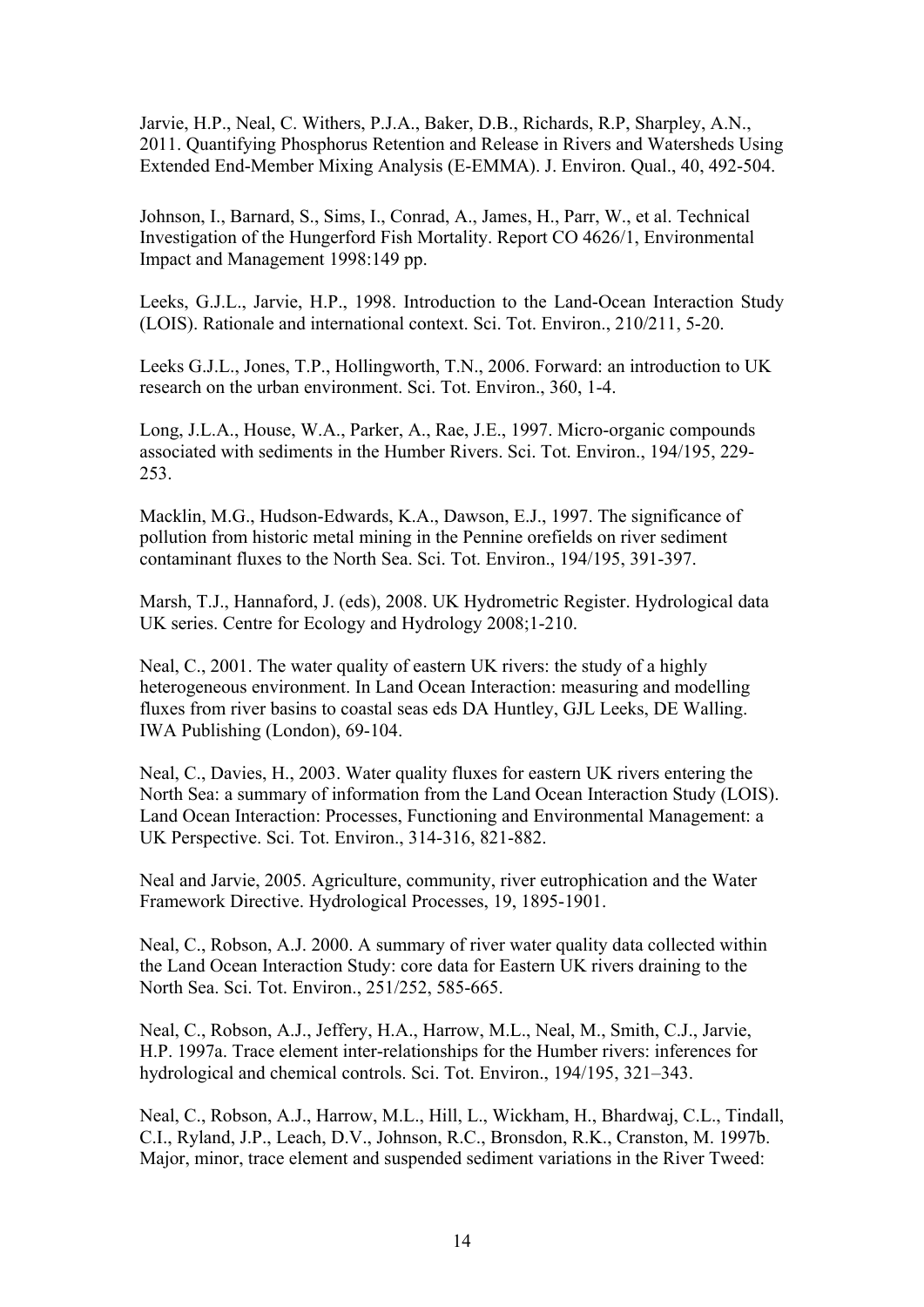results from the LOIS core monitoring programme. Sci. Tot. Environ., 194/195, 193– 205.

Neal, C., House, W.A., Jarvie, H.P., Eatherall, A. 1998. The significance of dissolved carbon dioxide in major lowland rivers entering the North Sea. Sci. Tot. Environ., 210/211, 187–203.

Neal, C., Neal, M., Wickham, H., Harrow, M. 2000a. The water quality of a tributary of the Thames, the Pang, southern England. Sci. Tot. Environ, 251/252, 459-476.

Neal, C., Williams, R.J., Neal, M., Bhardwaj, L.C., Wickham, H., Harrow, M., Hill, L.K. 2000b. The water quality of the River Thames at a rural site downstream of Oxford. Sci. Tot. Environ., 251/252, 441-458.

Neal, C., Jarvie, H.P., Williams, R.J., Pinder, L.C.V., Collett, G.D., Neal, M., Bhardwaj, L., 2000c. The water quality of the Great Ouse. Sci. Tot. Environ., 251/252, 423-440.

Neal, C., Jarvie, H.P., Whitton, B.W., Gemmel, J. 2000d. The water quality of the River Wear. Sci. Tot. Environ., 251/252, 153-172.

Neal, C., Jarvie, H.P., Williams, R.J., Neal, M., Wickham, H., Hill, L. 2002a. Phosphorus-calcium carbonate saturation relationships in a lowland chalk river impacted by sewage inputs and phosphorus remediation: an assessment of phosphorus self-cleansing mechanisms in natural waters. Sci. Tot. Environ., 282/283, 295-310.

Neal, C., Watts, C.D., Williams, R.J. 2002b. Diurnal and longer term patterns in carbon dioxide and calcite saturation for the River Kennet, south-eastern England. Sci. Tot. Environ., 282/283, 205-231.

Neal, C., Leeks, G.J.L., Millward, G.E., Harris, J.R.W., Huthnance, J.M., Rees, J.G. 2003. Land Ocean Interaction: processes, functioning and environmental management: a UK Perspective. Sci. Tot. Environ., 314-316, 801-820.

Neal, C., Jarvie, H.P., Wade, A.J., Neal, M., Wyatt, R., Wickham, H., Hill, L. Hewett, N., 2004a. The water quality of the LOCAR Pang and Lambourn catchments. Hydrol. Earth Sys. Sci., 8, 614-635.

Neal, C., Skeffington, R., Neal, M., Wyatt, R., Wickham, H., Hill, L., Hewett, N. 2004b. Rainfall and runoff water quality of the Pang and Lambourn, tributaries of the River Thames, southeastern England. Hydrol. Earth Sys. Sci., 8, 601-613.

Neal, C., House, W.A., Jarvie, H.P., Neal, M., Hill, L. Wickham, H. 2005a. Phosphorus concentrations in the River Dun, the Kennet and Avon Canal and the River Kennet, southern England. Sci. Tot. Environ., 344, 107-128.

Neal, C., Jarvie, H.P., Neal, M., Love, A.J., Hill, L., Wickham, H., 2005b. Water quality of treated sewage effluent in a rural area of the upper Thames Basin, southern England, and the impacts of such effluents on riverine phosphorus concentrations. J. Hydrol., 304, 103-117.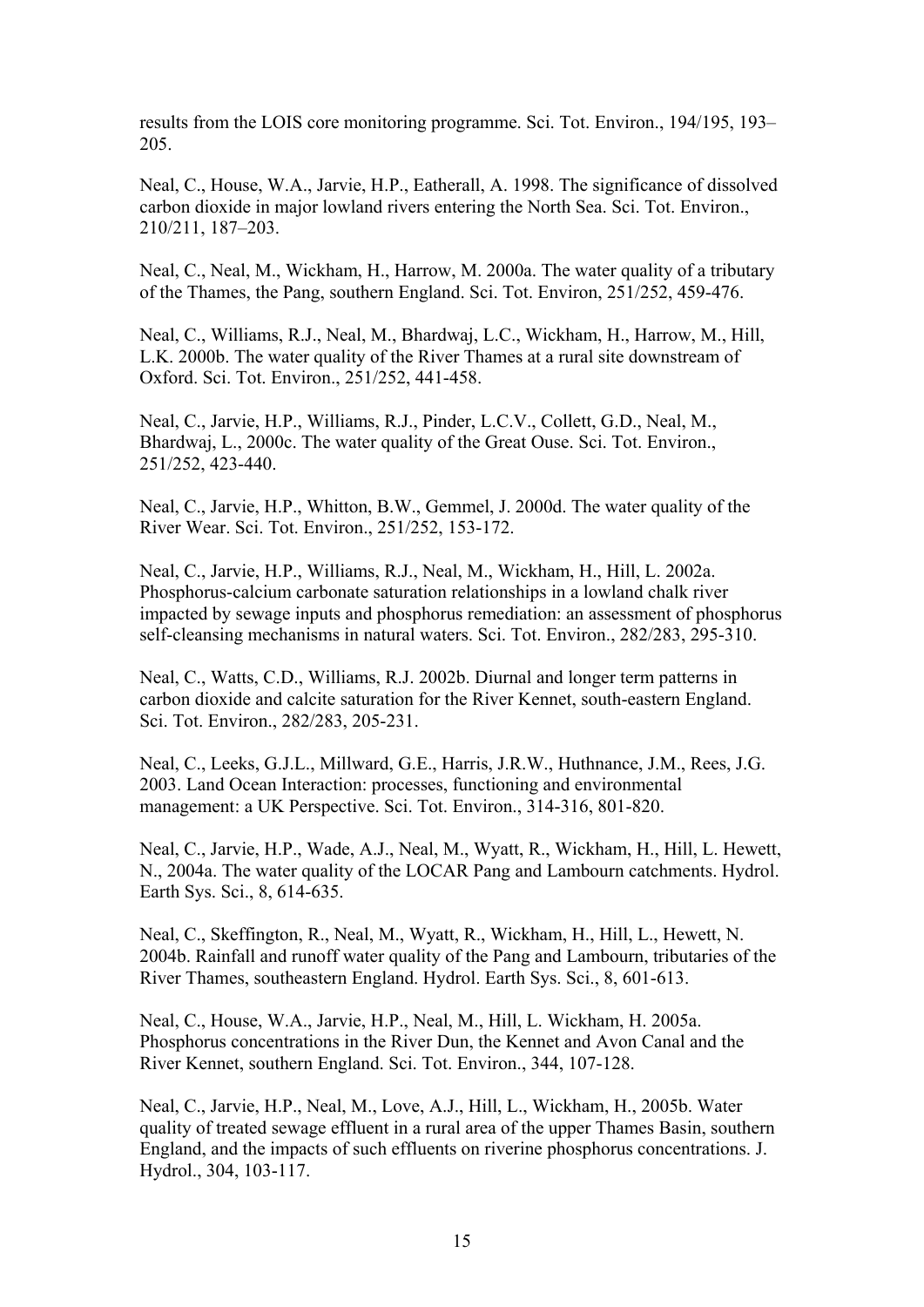Neal, C., Whitehead, P.G., Jeffery, H., Neal, M. 2005c. The water quality of the River Carnon, west Cornwall, November 1992 to March 1994: the impacts of Wheal Jane discharges. Sci. Tot. Environ., 338, 23-39.

Neal, C., Neal, M., Reynolds, B., Maberly, S.C., May, L., Ferrier, R.C., Smith, J., Parker, J.E., 2005d. Silicon concentrations in UK surface waters. J., 304, 75-93.

Neal, C., Neal, M., Hill, L., Wickham, H., 2006a. River water quality of the River Cherwell: an agricultural clay-dominated catchment in the upper Thames Basin, southeastern England. Sci. Tot. Environ., 306, 272-289.

Neal, C., Neal, M., Hill, L., Wickham, H., 2006b. The water quality of the River Thame in the Thames Basin of south/south-eastern England. Sci. Tot. Environ., 306, 254-271.

Neal, C., House, W.A., Jarvie, H.P., Neal, M., Hill, L., Wickham, H. 2006c. The water quality of the River Dun and the Kennet and Avon Canal. J. Hydrol., 330, 155-170.

Neal C, Hilton J, Wade AJ, Neal, M., Wickham, H., 2006d. Chlorophyll-a in the rivers of eastern England. Sci. Tot. Environ., 365, 84-104.

Neal, C., Jarvie, H.P., Neal, M., Hill, L., Wickham, H., 2006e. Nitrate concentrations in river waters of the upper Thames and its tributaries. Sci. Tot. Environ., 365 (1-3), 15-32.

Neal, C., Jarvie, H.P., Williams, R.J., Love, A., Neal, M., Wickham, H., Harman, S., Armstrong, L. 2010a. Declines in phosphorus concentration in the upper River Thames (UK): Links to sewage effluent cleanup and extended end member mixing analysis. Sci. Tot. Environ., 408, 1315-1330.

Neal, C., Williams, R.J., Bowes, M.J., Harrass, M.C., Neal, M., Rowland, P., Wickham, H., Thacker, S., Harman, S., Vincent, C. and Jarvie, H.P. 2010b. Decreasing boron concentrations in UK rivers: Insights into reductions in detergent formulations since the 1990s and within-catchment storage issues. Sci. Tot . Environ., 408, 1315-1330.

Neal C, Martin E, Neal M, Hallett J, Wickham HD, Harman SA, Armstrong LK, Bowes MJ, Wade AJ, Keay D, 2010c. Sewage effluent cleanup reduces phosphorus but not phytoplankton in lowland chalk stream (River Kennet, UK) impacted by water mixing from adjacent canal. Sci. Tot. Environ, 408, 5306-5316.

Neal, C., Jarvie, H.P., Withers, P.J.A., Whitton, B.A., Neal, M., 2010d. The strategic significance of wastewater sources to pollutant phosphorus levels in English rivers and to environmental management for rural, agricultural and urban catchments. Sci. Tot. Environ., 408, 1485–1500.

Neal, C., Robinson, M., Reynolds, B., Neal, M., Rowland, P., Grant, S., Norris, D., Williams, B., Sleep, D., Lawlor, A, 2010e. Hydrology and water quality of the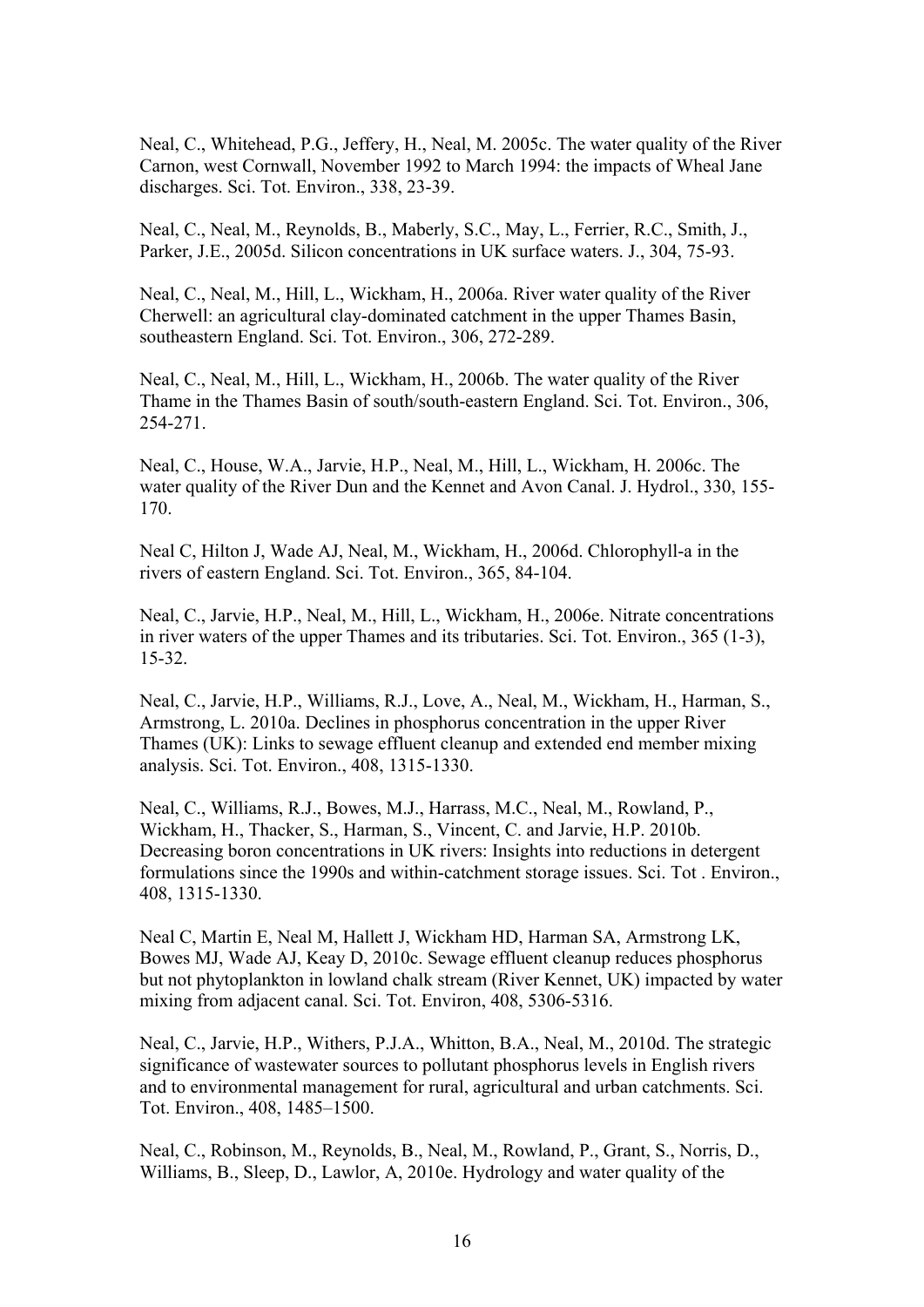headwaters of the River Severn: Stream acidity recovery and interactions with plantation forestry under an improving pollution climate. Sci. Tot. Environ., 408, 5035–5051.

Neal, C., Rowland, P., Scholefield, P., Vincent, C., Woods, C., Sleep, D., 2011a. The Ribble/Wyre observatory: Major, minor and trace elements in rivers draining from rural headwaters to the heartlands of the NW England historic industrial base. Sci. Tot. Environ., 409, 1516–1529.

Neal, C, Reynolds, B., Norris, D., Kirchner, J.W., Neal, M., Rowland, P., Wickham, H., Harman, S., Armstrong, L., Sleep, D., Lawlor, A., Woods, C., Williams, B., Fry, M., Newton, G., Wright, D., 2011b. Three decades of water quality measurements from the Upper Severn experimental catchments at Plynlimon, Wales: an openly accessible data resource for research, modelling, environmental management and education. Hydrol. Proc., DOI: 10.1002/hyp.8191

Neal, C., Jarvie, H.P., Rowland, P, Lawler, A., Sleep, D., Scholefield, P.,2011c. Titanium in UK rural, agricultural and urban/industrial rivers: Geogenic and anthropogenic colloidal/sub-colloidal sources and the significance of within-river retention. Sci. Tot. Environ., 409, 1843-1853.

Neal, C., Rowland, P., Neal, M., Jarvie, H.P., Lawlor, A., Sleep, D., Scholefield, P., 2011d. Aluminium in UK rivers: a need for integrated research related to kinetic factors, colloidal transport, carbon and habitat. J. Environ. Mon., 13, 2153.

Pinder, L.C.V., Marker, A.F.H., Pinder, A.C., Ingram, J.K.G., Leach, D.V., Collett, G.D., 1997. Concentrations of suspended chlorophyll a in the Humber rivers. Sci. Tot. Environ., 194/195, 373-378.

Robson, A.J., Neal, C., 1997a. A summary of regional water quality for Eastern UK rivers. Sci. Tot. Environ., 194/195, 15–37.

Robson, A.J., Neal, C., 1997b. Regional Water Quality of the River Tweed. Sci. Tot. Environ., 194/195, 173–192.

Rodda, J.C., 2007. Sustaining water resources in South East England. Atmos. Sci. Lett., 7, 75-77.

Rowland**,** A.P., Lawlor**,** A.J**.,** Guyatt**,** H.J., Wadsworth, R.A 2010a, Background wet deposition of mercury in Great Britain. J. Environ. Monit., **12**, 1747-1755.

Rowland, A.P., Neal, C., Scholefield, P., Halford, A.P., Vincent, C.D., Hockenhull, K. 2010b. Mercury in rivers in NW England: from rural headwaters to the heartlands of the historic industrial base. J. Environ. Monit., 12, 2299-2306.

Rowland, P., Neal, C., Sleep, D., Vincent, C., Scholefield, P. 2010c Chemical Quality Status of rivers for the Water Framework Directive: A Case Study of the Toxic Metals in NW England Water, doi:10.3390/w20x000x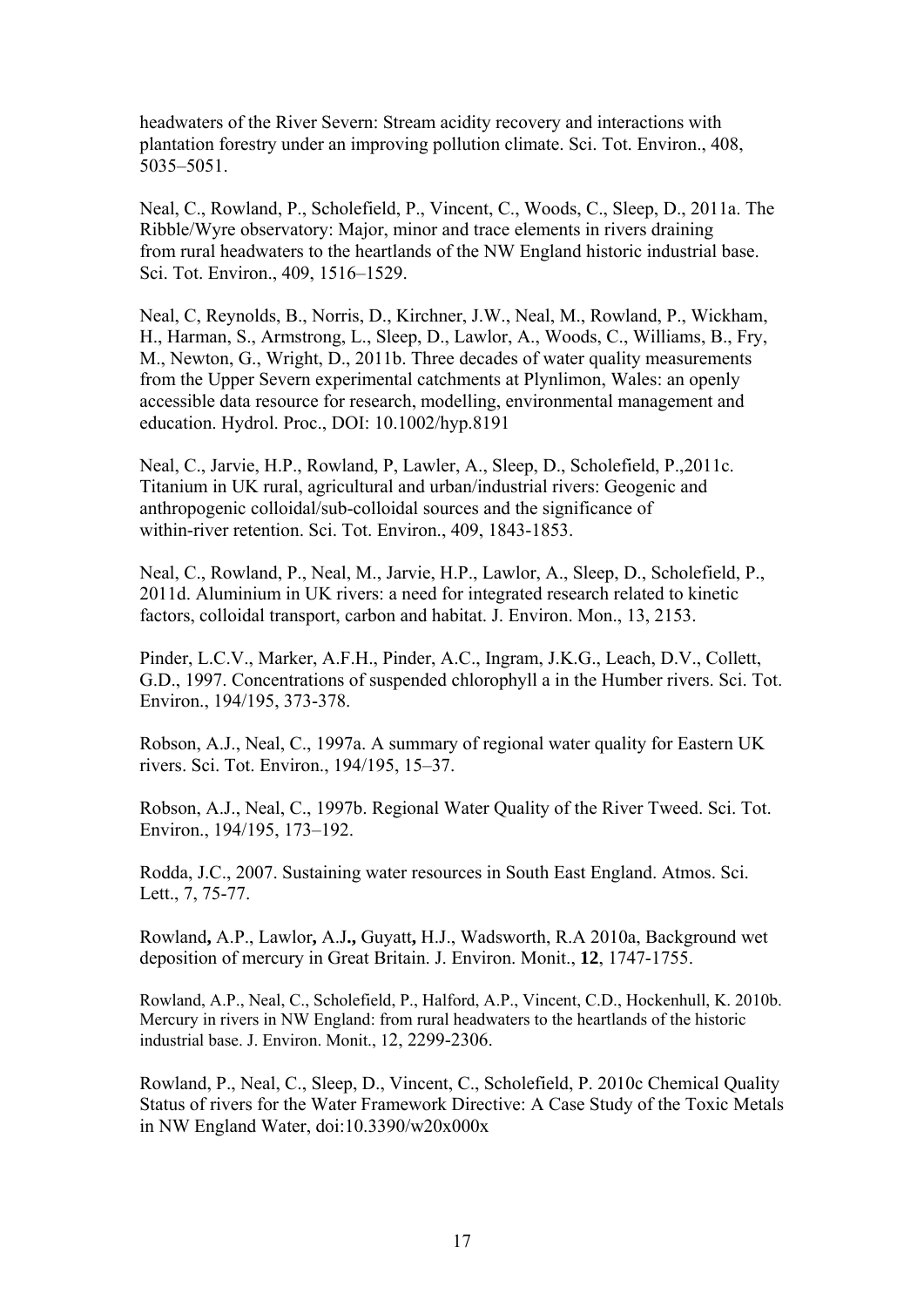Rowland, A.P., Neal, C., Reynolds, B., Jarvie, H.P., Sleep**, D.,** Lawlor, A.J., Neal, M., 2011. The biogeochemistry of arsenic in a remote UK upland site: trends in rainfall and runoff, and comparisons with urban rivers. J. Environ. Monit., **13,**1255-1263

Schofield, P.N., Bubela, T., Weaver, T., Portilla L., Brown, S.D., Hancock, J.M., Einhorn D., Tocchini-Valentini, G., Hrabe de Angelis, M., 2009. Post-publication sharing of data and tools. Nature, 461, 171-173.

Tipping, E., Marker, A.F.H., Butterwick, C., Collett, G.D., Cranwell, P.A., Ingram, J.K.G., Leach, D.V., Lishman, J.P., Pinder, A.C., Rigg, E., Simon, B.M., 1997. Organic carbon in the Humber rivers. Sci. Tot. Environ., 194/195, 345-356.

Tromp-van Meerfield, H.J., James, A.L., McDonell, J.J., Peters, N.E., 2008. A reference dataset of hillslope rainfall-runoff response, Panola Mountain Research Watershed, United States. Water Resour. Res., 44, W06502.

UKAWRG. United Kingdom Acid Waters Review Group, second report, 'Acidity in United Kingdom fresh waters', 1988;Her Majesty's Stationary Office London:1-61.

Wade, A.J., Whitehead, P.G., Hornburger, G.M., Snook, D.L., 2002. On modelling the flow controls on macrophyte and epiphyte dynamics in a lowland permeable catchment: the River Kennet, southern England. Sci. Tot. Environ., 282/283, 353-374.

Wade, A.J., Whitehead, P.G., Jarvie, H.P., Neal, C., Prior, H., Johnes, P.J., 2004. Nutrient monitoring, simulation and management within a major lowland UK river system: the Kennet. Mathematics and Computers in Simulation, 64, 307–317.

Wass, P.D., Leeks, G.J.L., 1999. Suspended sediment fluxes in the Humber catchment, UK. Hydrol. Proc., 13, 935-953.

Wheater, H.S., Peach, D., 2004. Developing inter-disciplinary science for integrated catchment management – the UK Lowland Catchment Research (LOCAR) programme. Int. J. Water Resources Development, 20, 369-385.

Wheater, H.S., Neal, C., Peach, D., 2006. Hydro-ecological functioning of the Pang and Lambourn catchments, UK: An introduction to the special issue. J. Hydrol., 330  $(1-2)$ ,  $1-9$ .

Whitehead, P.G., Howarth, S.M., Neal, C. 1998. The science and myth of hydrochemical and ecological change in the River Kennet, England: the Axford Public Enquiry. Hydrology in a changing environment, Volume 1: Proc. Brit. Hydrol. Soc. Int. Conf., Exeter, July 1998 (eds. Wheater, H. and Kirby, C.). John Wiley and Sons (Chichester), 259-267.

Whitton, B.A., Neal, C., 2011. Organic phosphate in UK rivers and its relevance to algal and bryophyte surveys. Ann. Limnol. - Int. J. Lim., 47, 3–10.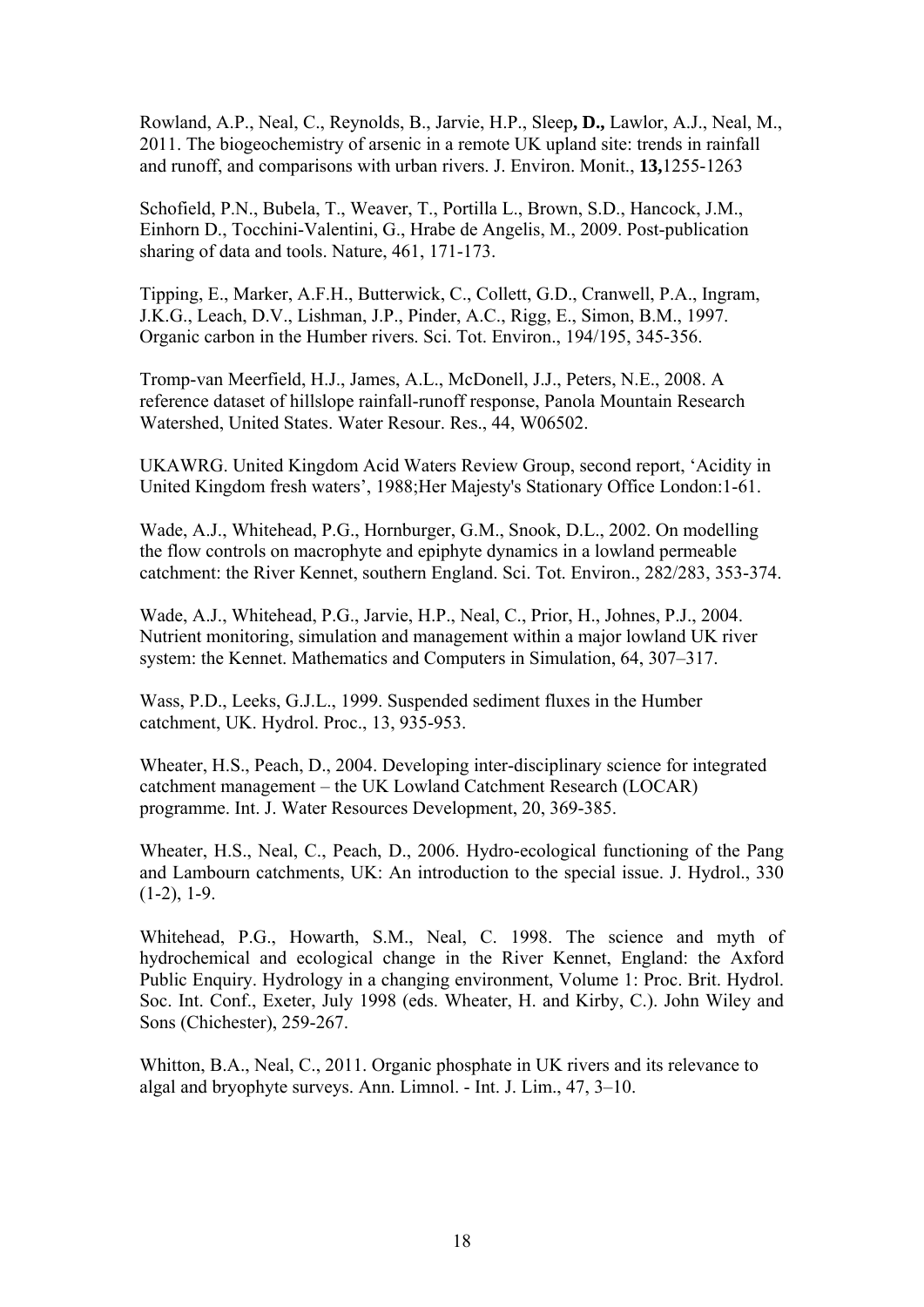# Tables.

Table 1. Catchment monitoring periods and catchment types: R=Rural, A=Agriculture, I=Industrial, U=Urban and M=Mining. STW = Sewage Treatment Works effluents.

| <b>River</b>      | Sites Type        |              | <b>End date</b><br><b>Start date</b> |           | <b>River</b>         |                     | Sites Type | <b>Start date</b> | <b>End date</b> |  |  |  |
|-------------------|-------------------|--------------|--------------------------------------|-----------|----------------------|---------------------|------------|-------------------|-----------------|--|--|--|
|                   |                   |              | <b>Tweed Basin</b>                   |           | <b>Thames Basin</b>  |                     |            |                   |                 |  |  |  |
| <b>Tweed</b>      | 3<br>$\mathbb{R}$ |              | 23-Aug-94                            | 17-Feb-97 | <b>Thames</b>        | 1                   | R/A        | 09-Apr-97         | 28-Mar-07       |  |  |  |
|                   |                   |              |                                      |           | <b>Cherwell</b>      | 3                   | R/A        | $26$ -Jul- $00$   | $12-Jun-02$     |  |  |  |
|                   |                   |              | <b>Wear Basin</b>                    |           | Ray                  | 1                   | R/A        | $26$ -Jul-00      | 11-Dec-01       |  |  |  |
| Wear              | R/M<br>1          |              | 01-Oct-97                            | 13-Oct-98 | <b>Thame</b>         | 3                   | R/A        | $26$ -Jul- $00$   | 28-Mar-07       |  |  |  |
|                   |                   |              |                                      |           | Dun                  | 6                   | R/A        | 02-Oct-00         | $21-Oct-08$     |  |  |  |
|                   |                   |              | <b>Humber Basin</b>                  |           | Froxfield            | $\mathbf{1}$        | R/A        | $02-Oct-00$       | $02$ -Jan- $02$ |  |  |  |
| Aire              | $\mathbf{1}$      | U/I          | 07-Sep-93                            | 11-Feb-97 | <b>Kennet</b>        | 11                  | R/A        | 03-Jun-97         | $21-Oct-08$     |  |  |  |
| <b>Calder</b>     | 1                 | U/I          | $07-Sep-93$                          | 16-Dec-96 | <b>K&amp;A Canal</b> | 8                   | R/A        | $02-Oct-00$       | 27-Oct-09       |  |  |  |
| <b>Derwent</b>    | $\mathbf{1}$      | $\mathbf{A}$ | $07-Sep-93$                          | 16-Dec-96 | <b>Crofton Res</b>   | $\mathbf{1}$        | R/A        | $02-Oct-00$       | $02$ -Jan- $02$ |  |  |  |
| Don               | 1                 | U/I          | 07-Sep-93                            | 11-Feb-97 | <b>Shalbourne</b>    | 1                   | R/A        | 02-Oct-00         | $02$ -Jan- $02$ |  |  |  |
| <b>Nidd</b>       | 1                 | $\mathbb{R}$ | $07-Sep-93$                          | 16-Dec-96 | Lambourn             | 3                   | R/A        | $10-Apr-02$       | 27-Mar-07       |  |  |  |
| Ouse              | 2                 | R            | 01-Sep-94                            | 18-Feb-97 | Pang                 | 9                   | R/A        | 22-Jul-97         | 27-Mar-07       |  |  |  |
| <b>Swale</b>      | $\overline{2}$    | $\mathbb{R}$ | $07-Sep-93$                          | 16-Dec-96 | <b>STW</b>           | 8                   |            | 24-Oct-00         | 27-Oct-09       |  |  |  |
| <b>Trent</b>      | $\mathbf{1}$      | U/I          | $07-Sep-93$                          | 11-Feb-97 |                      |                     |            |                   |                 |  |  |  |
| Ure               | $\mathbf{1}$      | $\mathbb{R}$ | $07-Sep-93$                          | 16-Dec-96 |                      | <b>Ribble Basin</b> |            |                   |                 |  |  |  |
| Wharfe            | $\mathbf{1}$      | R            | 07-Sep-93                            | 18-Feb-97 | <b>Ribble</b>        | 6                   | R/U/I      | 18-Feb-08         | $22-Mar-10$     |  |  |  |
|                   |                   |              |                                      |           | Calder               | 5                   | R/U/I      | 18-Feb-08         | $22-Mar-10$     |  |  |  |
|                   |                   |              | <b>Great Ouse Basin</b>              |           | <b>Douglas</b>       | 7                   | R/U/I      | 18-Feb-08         | $22-Mar-10$     |  |  |  |
| <b>Great Ouse</b> | $\mathbf{1}$      | A            | 13-May-97                            | 07-Jul-98 |                      |                     |            |                   |                 |  |  |  |
|                   |                   |              |                                      |           | <b>Wyre Basin</b>    |                     |            |                   |                 |  |  |  |
|                   |                   |              |                                      |           | Wyre                 | 7                   | R/A        | $18$ -Feb-08      | $22-Mar-10$     |  |  |  |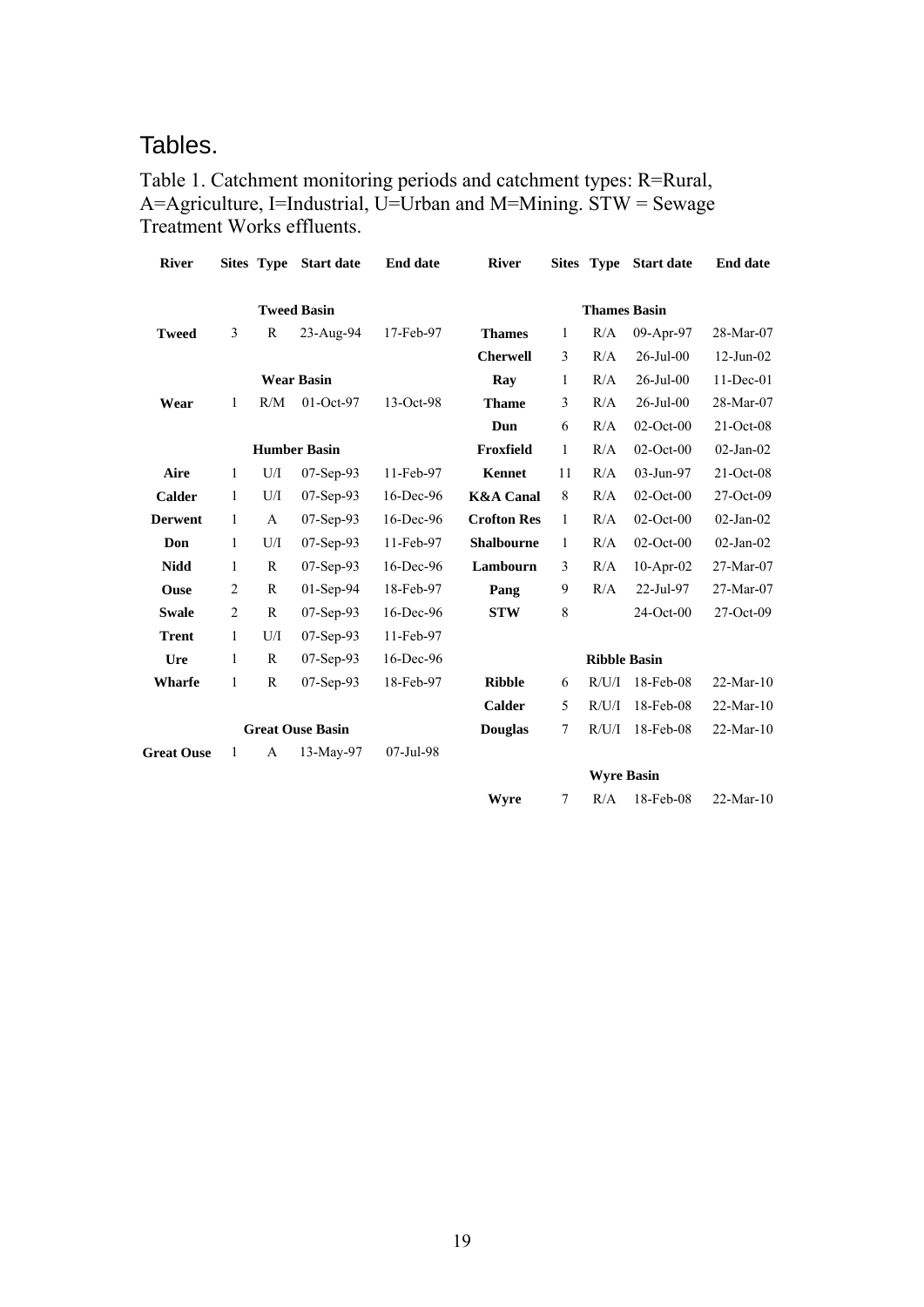| Table 2. Averages and average baseflow and stormflow concentrations, for an upland |
|------------------------------------------------------------------------------------|
| (Tarnbrook Wyre), a rural (Tweed), an agricultural (Great Ouse) and an             |
| urban/industrially impacted river (Don).                                           |

|                  |           |                          | Upland         |                | Rural          |                |                | Agriculture |                |                | Urban/industrial |           |                |
|------------------|-----------|--------------------------|----------------|----------------|----------------|----------------|----------------|-------------|----------------|----------------|------------------|-----------|----------------|
|                  |           |                          |                | Avg Base Storm |                |                | Avg Base Storm |             |                | Avg Base Storm |                  |           | Avg Base Storm |
| Na               | mg/l      | 6                        | 6              | 5              | 11             | 15             | 8              | 62          | 83             | 28             | 109              | 144       | 56             |
| K                | mg/l      | 0.7                      | 1.0            | 0.7            | 1.5            | 2.0            | 1.4            | 11.5        | 14.6           | 6.2            | 11.0             | 14.9      | 6.5            |
| Ca               | mg/l      | $\overline{\mathcal{A}}$ | 5              | $\overline{3}$ | 35             | 40             | 23             | 133         | 125            | 128            | 64               | 70        | 48             |
| Mg               | mg/l      | 1.3                      | 1.8            | 0.9            |                | 10.6 16.1      | 5.4            | 8.5         | 8.8            | 7.4            |                  | 23.1 23.5 | 15.8           |
| CI               | mg/l      | 9                        | 9              | 9              | 19             | 26             | 15             | 83          | 106            | 51             | 135              | 159       | 84             |
| $NO3$ -<br>N     | mg/l      | 0.3                      | 0.2            | 0.4            | 1.5            | 1.2            | 1.6            | 8.4         | 6.1            | 10.7           | 7.7              | 9.0       | 5.8            |
| SO <sub>4</sub>  | mg/l      | 6                        | 7              | 9              | 12             | 17             | 9              | 144         | 163            | 101            | 161              | 196       | 102            |
| <b>SRP</b>       | $\mu$ g/l | 6                        | $\overline{4}$ | 13             | 37             | 31             | 27             |             | 1584 2330      | 430            |                  | 1624 2765 | 360            |
| SIO <sub>2</sub> | mg/l      | 3.6                      | 2.8            | 2.8            | 2.7            | 0.9            | 4.0            | 3.1         | 3.1            | 3.6            | 8.0              | 7.0       | 8.0            |
| <b>DOC</b>       | mg/l      | 7.6                      | 4.2            | 9.2            | 4.0            | 2.6            | 6.6            | 5.7         | 6.0            | 7.1            | 5.9              | 7.2       | 5.4            |
| pH               |           | 7.1                      | 7.8            | 6.3            |                | 8.24 8.37      | 8.45           |             | 8.03 8.00      | 8.01           |                  | 7.58 7.64 | 7.54           |
| <b>ALK</b>       | µEq/l     |                          | 140 340        | 40             |                | 2223 2746      | 1487           |             |                | 4377 4302 4269 |                  | 2188 2641 | 1558           |
| Al               | $\mu$ g/l | 141                      | 35             | 209            | 46             | 7              | 156            | 8           | 3              | 25             | 23               | 20        | 64             |
| B                | $\mu$ g/l | 9                        | 13             | $\overline{7}$ | 23             | 45             | 11             | 387         | 554            | 132            | 462              | 714       | 152            |
| Ba               | $\mu$ g/l | 24                       | 24             | 24             | 95             | 123            | 57             | 25          | 19             | 32             | 22               | 16        | 27             |
| Fe               | $\mu$ g/l | 368                      | 213            | 401            | 56             | 13             | 148            | 27          | 24             | 37             | 91               | 49        | 144            |
| Li               | $\mu$ g/l | 3                        | 3              | $\overline{c}$ | $\overline{2}$ | 4              | 1              | 13          | 14             | 10             | 31               | 36        | 15             |
| Mn               | $\mu$ g/l | 21                       | 9              | 34             | $\overline{7}$ | $\overline{7}$ | 6              | 5           | $\overline{2}$ | 9              | 257              | 157       | 222            |
| Sr               | $\mu$ g/l | 15                       | 22             | 11             | 117            | 164            | 64             | 493         | 502            | 444            | 222              | 251       | 137            |
| Zn               | $\mu$ g/l | 5                        | $\overline{2}$ | 8              | 8              | 4              | 4              | 11          | 24             | 6              | 28               | 22        | 16             |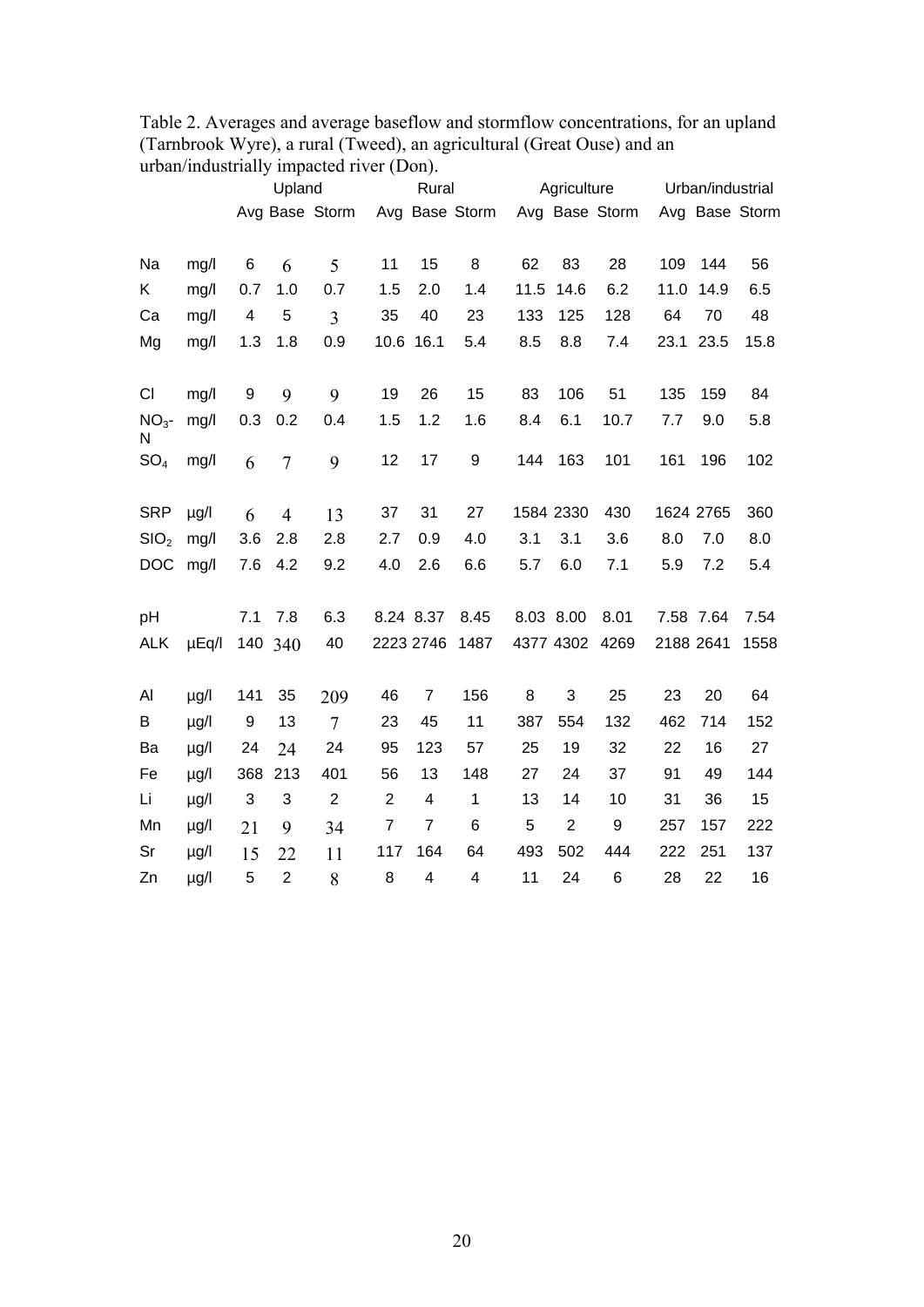

Figure 1. The monitoring areas.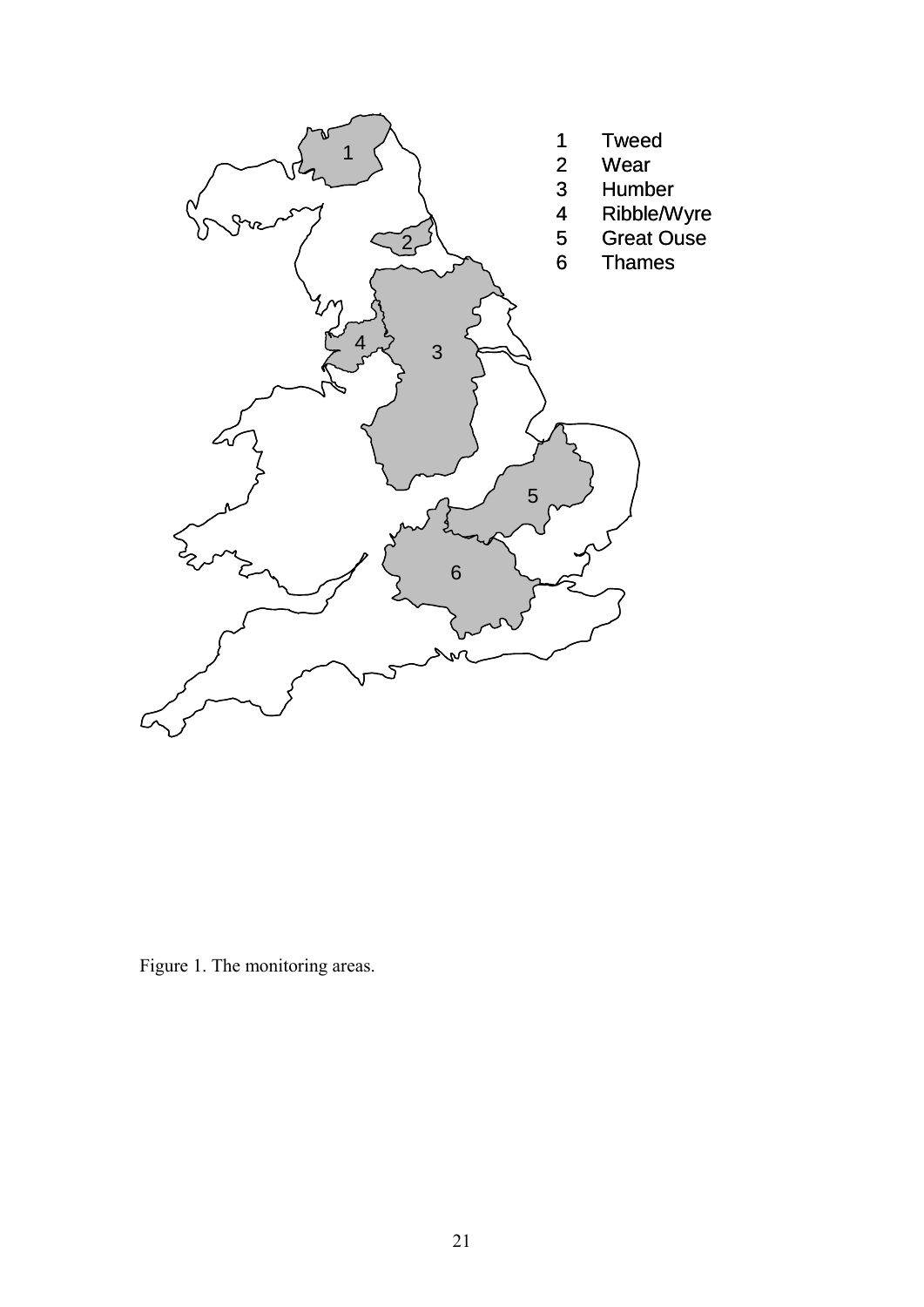

Figure 2. The relationship of B, SRP and Gran Alkalinity with flow for rural (Tweed), agricultural (Great Ouse) and urban/industrial (Don) impacted rivers.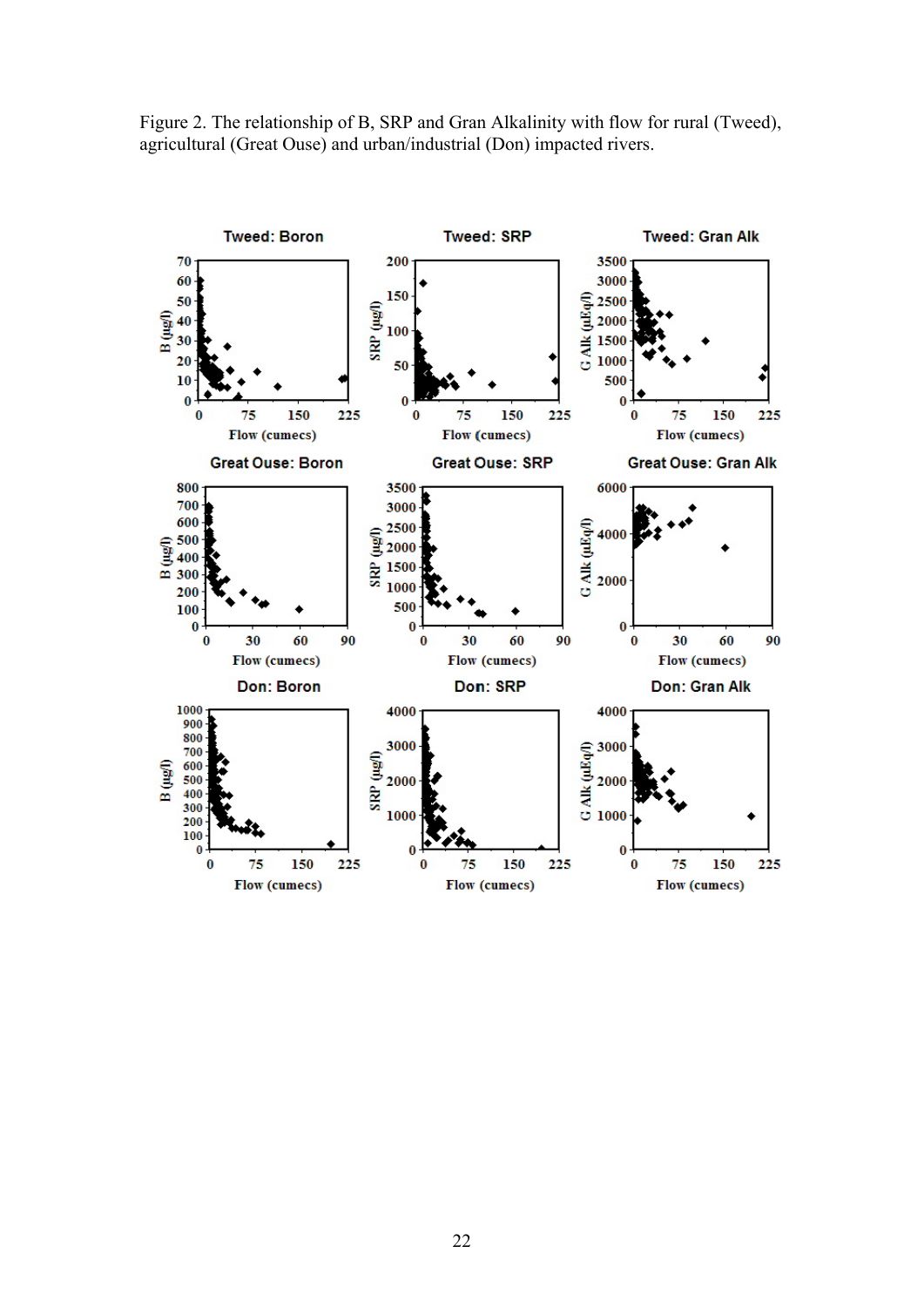

Figure 3. Boron concentration changes in the River Thames and the relationship between water and boron flux.